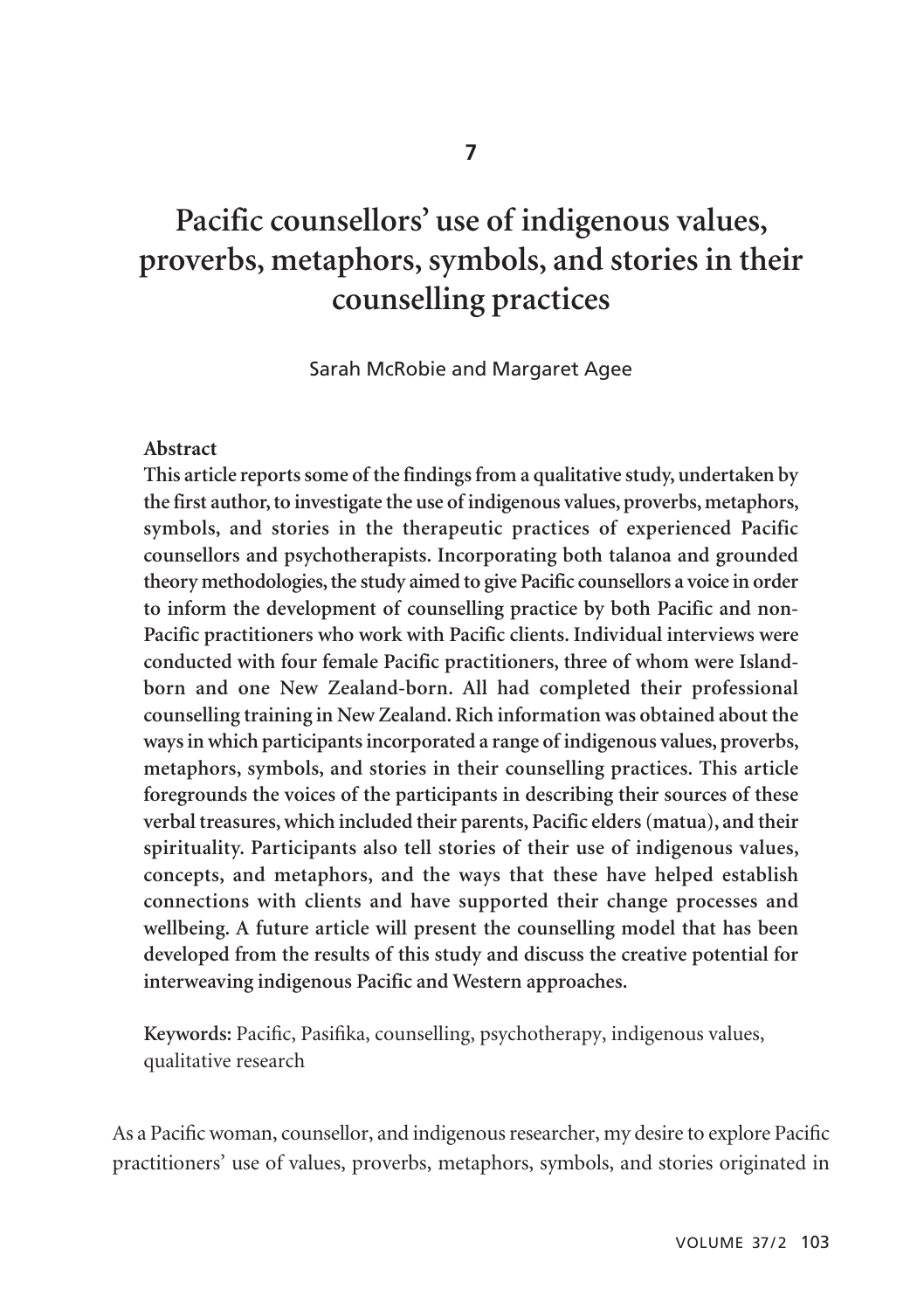my counselling practice over many years and in a variety of contexts.1 These included the rural villages of Faleaseela Tai, Faleaseela Uta, and Matafa'a in Samoa when on practicum placement in my original counselling training; working as a multi-systemic (MST) therapist; practising as an Accident Compensation Corporation (ACC) registered sexual abuse and trauma counsellor in South Auckland; currently counselling at the University of Auckland, with special responsibility for Pacific students; and maintaining a private practice supervising Pacific Island counsellors, as well as sexual abuse research work for TOAHNNEST (Te Ohaakii a Hine—National Network Ending Sexual Violence Together), churches, and communities.

I became curious about why some of my clients were particularly resilient, and found that there were sacred spiritual indigenous values underlying their coping strategies. Observing this, and hearing similar anecdotal evidence from colleagues as well, it seemed that using cultural, social, and spiritual indigenous values in counselling sessions with clients would support their therapeutic change processes and wellbeing, resourcing them with hope and courage. Some significant experiences with my clients enabled them to make meaning of their own indigenous values within their own worldview and in the wider context of the world around them.

The indigenous Samoan proverbs "teu le va" and "va feloa'i" are relational concepts that involve respecting sacred spiritual boundaries and the relational space between two people. If fully understood, these could be vital tools in a therapeutic relationship. The desired outcome is the optimal state of wellbeing for clients, and similarly, when I undertook this research, I was conscious of my ethical responsibility to safeguard the wellbeing of the research participants (Anae, 2010).

Returning from Samoa as a counselling student, I had struggled with the constant challenging of European mainstream counselling knowledge while holding on to my own Pacific indigenous practices. Yet at the time, when searching for Pacific counselling literature, the only source I could find was Culbertson's (1997) edited book, *Counselling Issues in South Pacific Communities*. This became my reference book, as there were stories there that reflected my Samoan cultural worldview on counselling, and could inform my practice. However, it still seems evident that Pacific values are not often heard, understood, or acknowledged in the Western counselling world.

Therefore, in designing this study years later as a postgraduate student and Pacific researcher, my hope was to bring Pacific counsellors together to share their practicebased knowledge and enable its dissemination to a wider audience of Pacific and other counsellors. This would enable them to "speak into the silent space of unexplored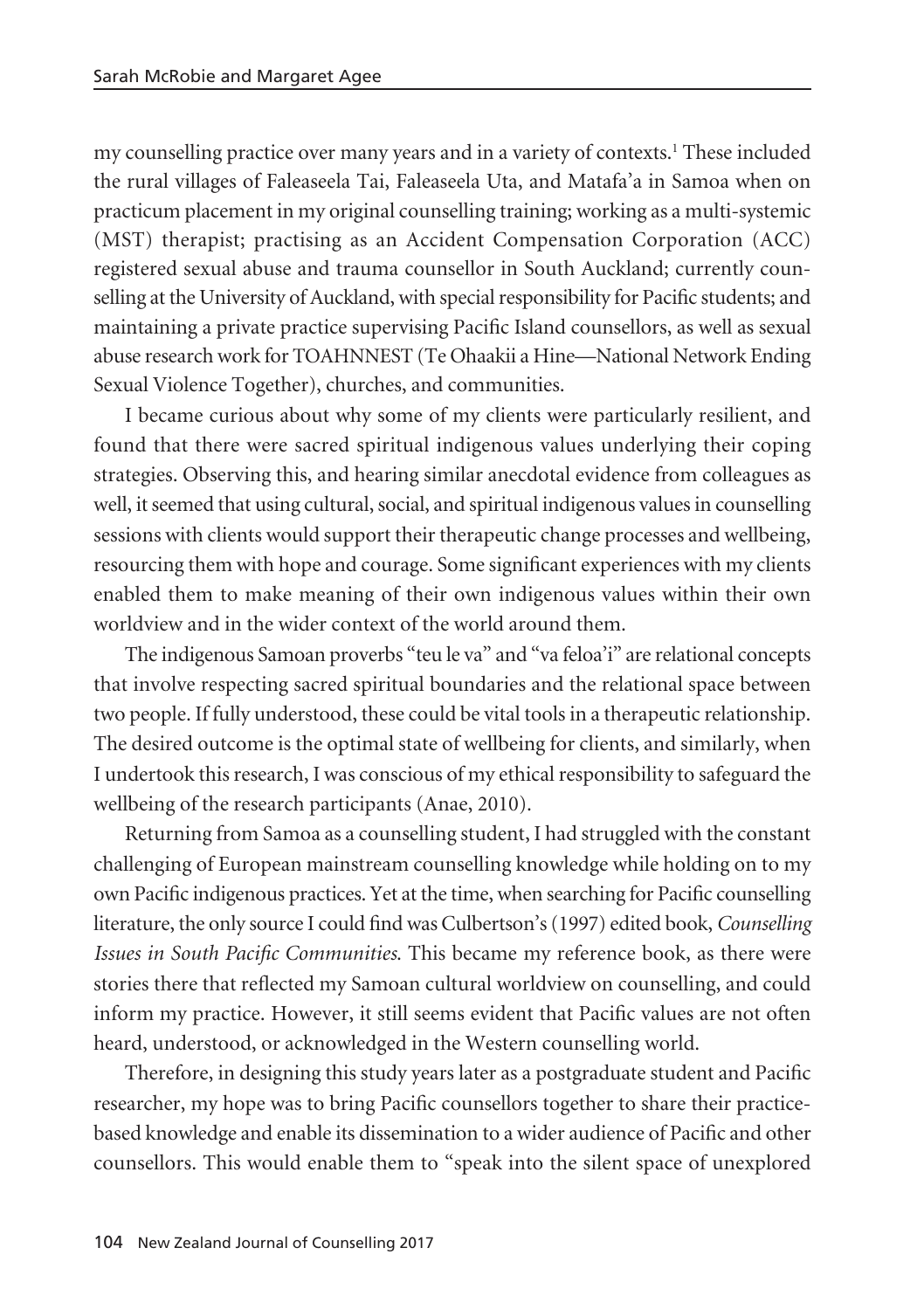Pasifika practices and needs in the field of mental health" (Makasiale et al., 2007, p. 29) to help raise awareness and understanding of indigenous Pacific counselling practices.

#### **Literature review**

To appreciate the context in which Pacific counsellors in New Zealand are working with Pasifika clients, it is necessary to understand the history of Pasifika peoples in New Zealand. The growth of industrialisation, particularly in the labouring, manufacturing, and service sectors, was reflected in an increase in Pacific people's migration to New Zealand just after the Second World War (Spoonley, 2001). In the 1960s and early 1970s, these numbers increased as Pacific people travelled from the Islands and moved to urban regions (DeSouza, 2006). With reference to migration and the effects that globalisation has had on the macro level for Pacific people, Samu (2010) referred to Hau'ofa's (1993, p. 6) concept of "world enlargement" as "arguably, a Pacific perspective of globalisation" (p. 5), and a process whereby

*many Pacific people map their worlds in terms of the location of their extended families. These maps frequently include New Zealand, Australia, and the West coast of the United States of America, where parents, aunts and uncles, brothers, sisters and cousins reside.* (p. 4)

Furthermore, Pacific peoples access modern technology to fulfil their traditional sociocultural duties, such as sending money electronically back to their Pacific homeland, travel, telecommunications, and the "counter-flow of cultural wealth such as tapa (traditional cloth made from mulberry tree bark), and tivaevae (traditional quilts) and ie toga (fine mats)" received at family celebrations, weddings, and funerals (p. 5). There are, however, many pressures on Pacific peoples in the diaspora involving tensions around cultural identities and fulfilling cultural obligations.

#### *The Pacific population in New Zealand*

Pacific ethnic groups' diverse and multicultural vibrancy enriches New Zealand's population. The 2013 census revealed that 7.4% of New Zealand's population comprises Pacific ethnic groups. A total of 295,941 people identified themselves with one or more Pacific ethnic groups: Tongan, Samoan, Cook Islands Mäori, Niuean, Tokelauan, and Fijian. Pacific peoples as a group had the highest number of children aged 0–14 years compared with other major ethnic groups such as European, Mäori, Asian, and Middle Eastern/Latin American/African. Samoa continues to be the largest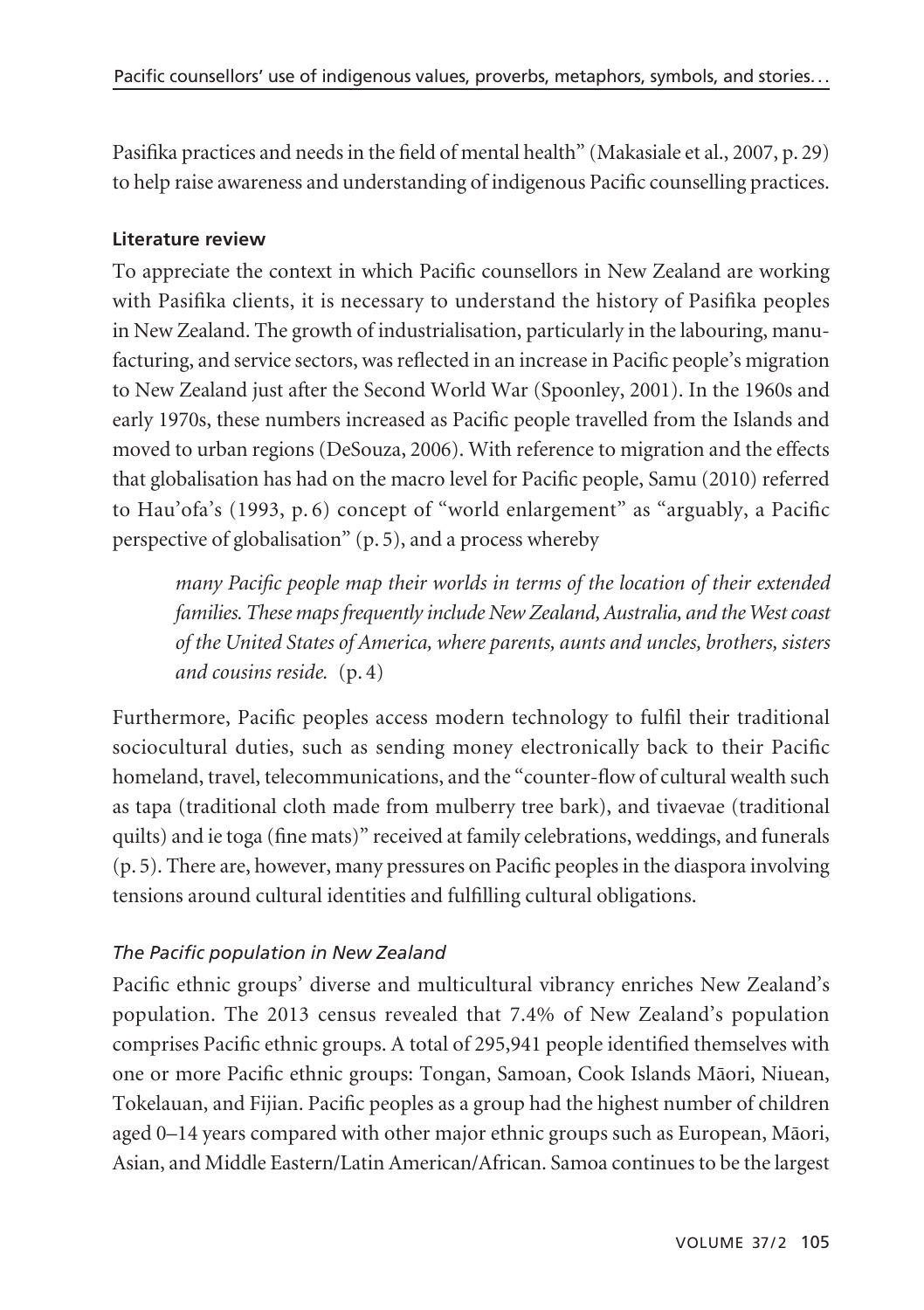Pacific ethnic group at 48.7% or 144,138 people. Other large groups are Cook Islands Mäori at 20.9% or 61,839 people, Tongan at 20.4% or 60,333 people, and Niuean at 8.1% or 23,883 people. Most Pacific ethnic groups live in the North Island (92.9% or 274,806 people) (Statistics New Zealand, 2013).

Most Pacific people live in the Auckland region (65.9% or 194,958 people), with 12.2% or 36,105 living in the Wellington area. Only 7.1% or 21,135 lived in the South Island at the time of the 2013 census, and Canterbury had the largest number of any city in the South Island at 12,723 Pasifika people (4.3%) (Statistics New Zealand, 2013).

The profile of Pacific identity is complex, with 62.3% or 181,791 people of Pacific ethnicity living in New Zealand being born here. In 2013, the New Zealand-born groups were Niuean 78.9%, Cook Island Mäori 77.4%, Tokelauan 73.9%, Samoan 62.7%, and Tongan 59.8% (Statistics New Zealand, 2013). Amid the diversity of a young, growing Pacific and multi-ethnic population, however, there are the challenges, particularly affecting mental health and wellbeing.

#### *Mental health challenges*

A growing concern in Aotearoa New Zealand is the increase in mental-health-related challenges affecting Pacific ethnic groups. In 2006, Foliaki, Kokaua, Schaaf, and Tukuitonga drew attention to the fact that the rate of mental health disorders among Pacific peoples in New Zealand was high compared with the total population, and there have been ongoing concerns about suicidal behaviour among Pacific people, particularly youth (see, for example, Samu, 2003; Sinisa, 2013; Tiatia, 2007; Tiatia-Seath, Lay-Yee & Von Randow, 2017) and about Pacific wellbeing and mental health (see, for example, the entire issue of *Pacific Health Dialog*, *15*[1], 2009 https://www.leva.co.nz/resources/pacific-mental-health-and-addictions---pacifichealth-dialog).

Contributing influences affecting Pacific people's physical and mental health include socioeconomic and cultural factors such as low income, poverty, unemployment, occupation, education, housing, and ethnicity (Ministry of Health, 2014). On average, there are relatively more Pacific people experiencing hardship than other groups, including living in overcrowded homes, as they are less likely to own their homes. The unemployment rate for Pacific people is nearly twice the national rate (Ministry of Health, 2014).

Cultural conflicts can also be associated with the complexity of contemporary Pacific identities, including evolving Pasifika identities (Anae, 1998); multi-ethnic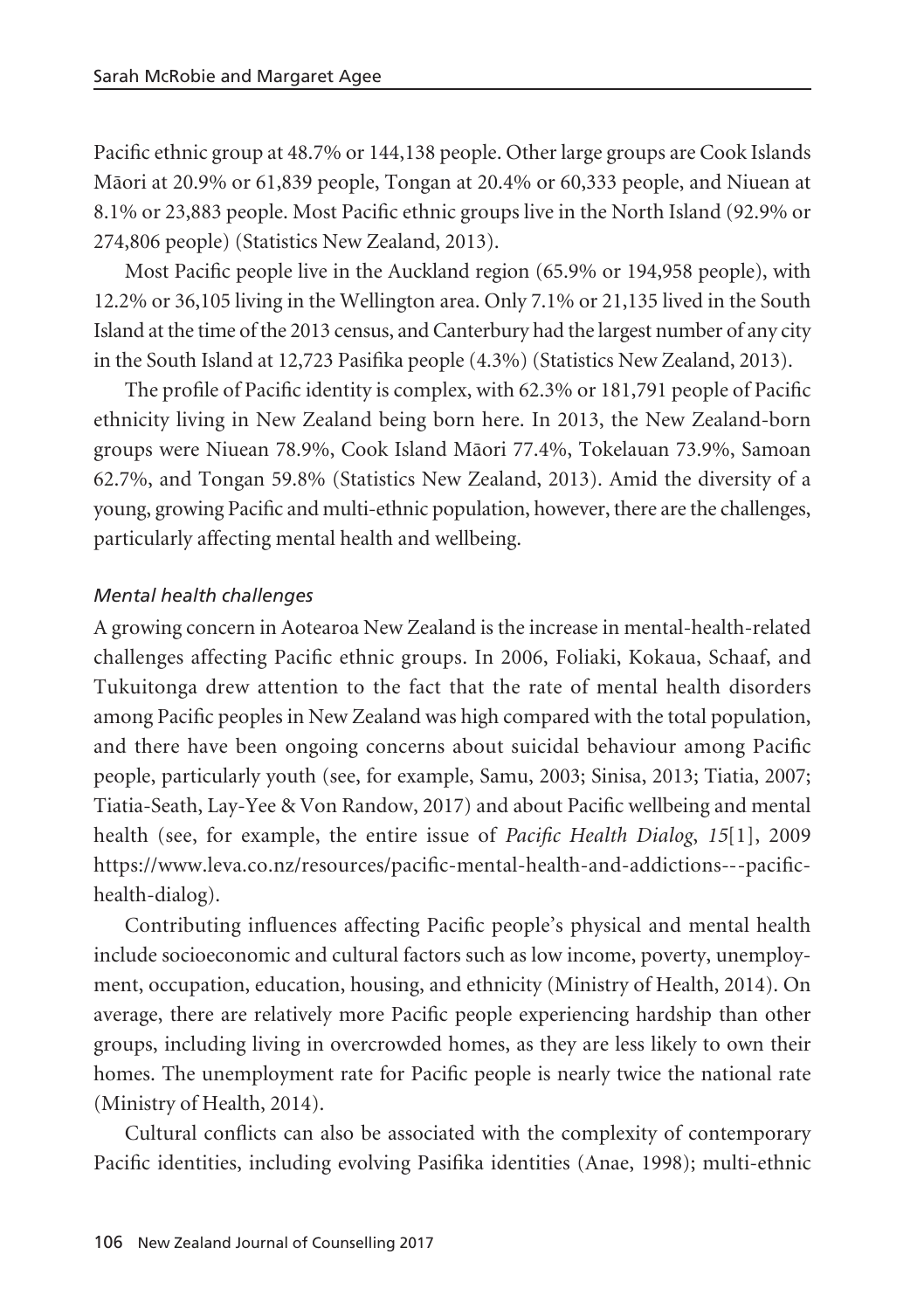heritages (Berking, Fatialofa, Lupe, Skipps-Patterson, & Agee, 2007; Culbertson & Agee, 2007), and divergence in worldview and life experience, creating tensions between New Zealand-born and Island-born Pacific people (Agee, McIntosh, Culbertson, & Makasiale, 2013). While in recent years research and resource development have increasingly been undertaken to identify and address specific needs of Pasifika people—e.g., Manuela and Sibley's (2015) Pacific Identity and Wellbeing Scale (PIWBS); the work of Le Va, https://www.leva.co.nz/—much more is needed.

#### *Pasifika perspectives on counselling and psychotherapy*

Although governed by separate professional bodies, there is overlap in practical terms between counselling and psychotherapy, and some Pasifika counsellors practise both psychotherapy and counselling. Counselling has been referred to as talk therapy, the purpose of which is to "understand and make positive changes to our thinking, behaviour, feelings, relationships and emotional well-being" (Te Pou o Te Whakaaro Nui, 2010 p. 3). A Pasifika perspective on talk therapy is "talanoa, people storying their issues, their realities and aspirations" (Vaioleti, 2006, p. 1). In conversations, some University of Auckland Pasifika postgraduate students have identified words in the Samoan language that describe counselling, such as *fautua ina ia lelei*, meaning to encourage, to counsel for the good of your wellbeing, and in the Tongan language, *fale'i*, meaning to encourage and counsel. In the Cook Island language, the words *kopapa* (physical), *tu ngakau* (emotional), and *vaerua* (spiritual) all relate to wellbeing.

#### *Pacific counsellors and psychotherapists in Aotearoa New Zealand*

Pacific counsellors in New Zealand work in various community, educational, and government settings. Approximately 40 are full or provisional members of the New Zealand Association of Counsellors (NZAC), and approximately 20 counsellors are full, provisional, or student members of the New Zealand Christian Counselling Association (NZCCA). The New Zealand Association of Psychotherapists (NZAP) does not record members' ethnicities; however, three Pacific psychotherapists are known to the authors as registered with the NZAP.

Only a small number of Pacific counsellors or psychotherapists are ACC-registered to work in the field of sexual abuse trauma. Some have personally confided that they have chosen not to register with ACC or an affiliated professional counselling association because of the criteria and the complex process of gaining membership or registration and writing client reports if English is their second language.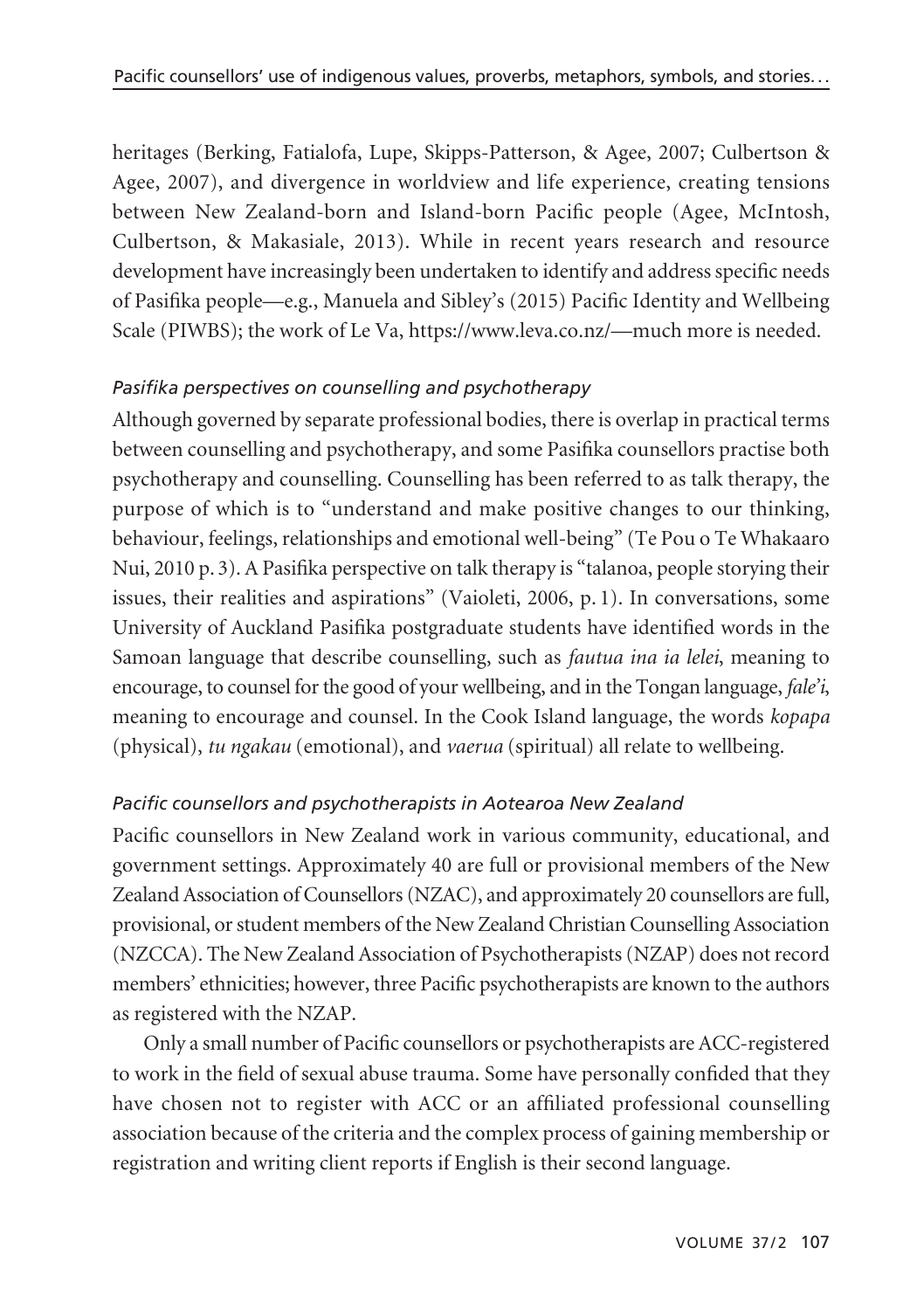# *Counselling and psychotherapy training for Pacific practitioners*

It seems that tertiary training to become a counsellor or psychotherapist has proven disempowering for some, if not many, experienced Pacific counsellors and psychotherapists. They have commented on a lack of acknowledgement of their cultural identity, their uniqueness, and the value of who they are as Pasifika people. Therefore, their voices have been unheard and their indigenous knowledge suppressed. This raises the question of the effectiveness of training for Pacific counsellors and psychotherapists. How are they to work with their clients and incorporate indigenous values into their practice when their knowledge has not been validated? Makasiale (2007) observed that

*in my psychotherapy training…spirituality was left outside the door. For me, as a Pacific Islander, it was like being asked to leave an essential part of me out in the corridor. It is this experience that strongly motivated me to complete my psychotherapy studies and to experiment with the undoubted belief that the Pacific Islander's view of life and the world is well suited to counselling and psychotherapy. To a large extent, the Pacific Island client truly believes in the motherly/fatherly love of God. We believe that it is God's presence, God's being, that makes all the difference in anything human.* (p. 111)

In addition, Berking et al. (2007) quoted a participant as saying "in psychotherapy, I just put my culture away in order to survive, and by Jove, if you ever brought up cultural issues. . .don't ever!" (p. 57). Research into the current experiences of Pacific students in both counselling and psychotherapy programmes is necessary to see whether change has occurred in the intervening years.

#### *Indigenous Pasifika model of wellbeing*

Broad definitions of Pacific wellbeing relevant to counselling have focused on working holistically, incorporating concepts such as culture, spirituality, and family. The Fonofale model of Pacific mental health and wellbeing was developed by Fuimaono Karl Pulotu-Endemann (2001) in the New Zealand context, using the metaphor of a Samoan *fale* (house) to capture what is important to Pacific cultural groups, with its four poles labelled physical, spiritual, mental, and other (culture, family, context, time, and environment) respectively (see Figure 1).

"The circular movements in this Samoan house metaphor capture the way in which the foundations, floor, posts, and roof 'have an interactive relationship with each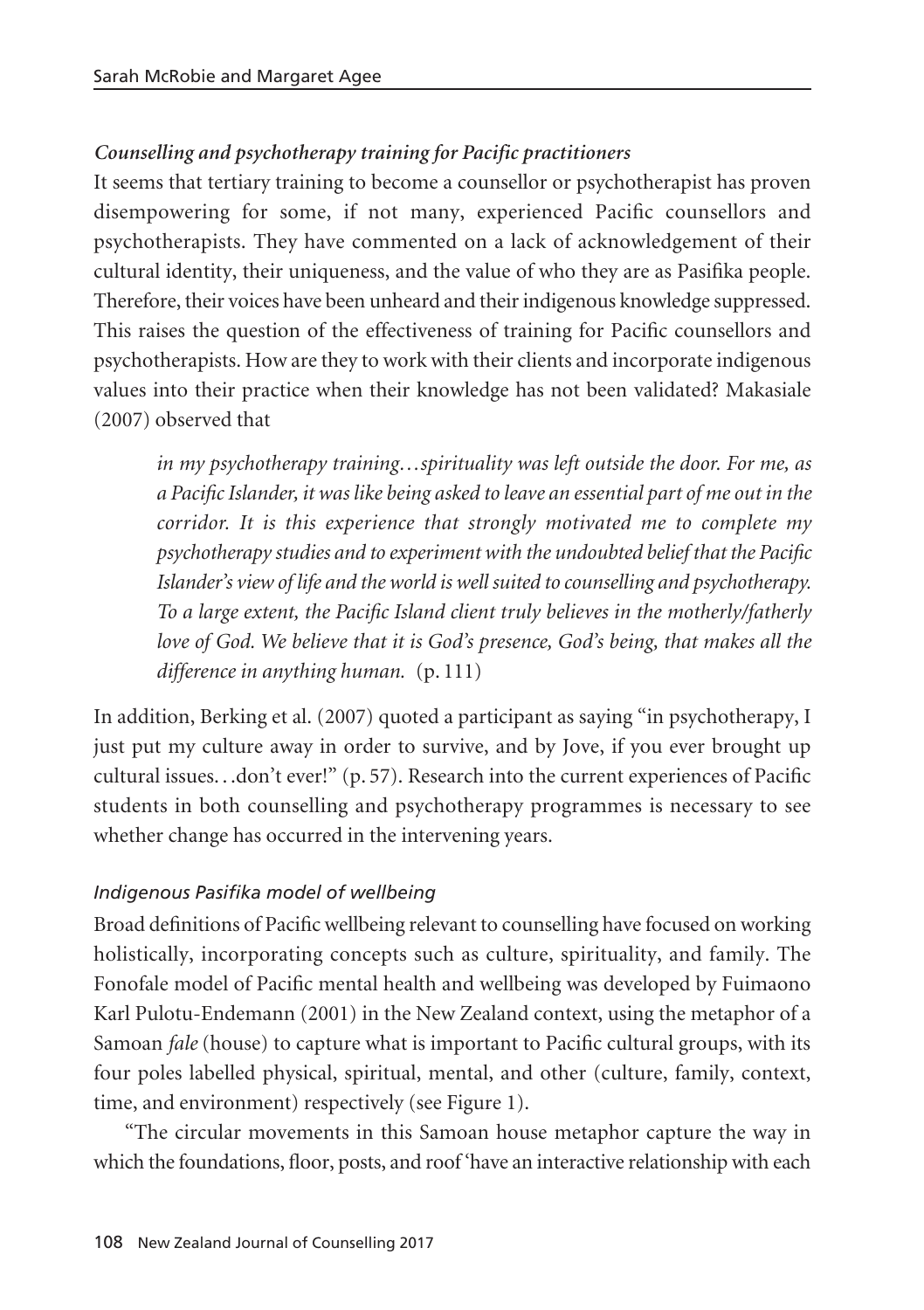#### **Figure 1:** Fonofale model



other' in representing and supporting holistic values and approaches, and ongoing continuity" (Pulotu-Endemann, 2001, p. 3).

# *Pacific values, proverbs, metaphors, and symbols used in counselling Va and teu le va*

*Va* is a Pasifika term that relates to honouring space. In counselling terms, it is honouring the space between oneself as counsellor and the client. This is particularly significant in the first session, where building a relationship, rapport, and trust with a Pasifika client in a respectful way is crucial. Anae (2010) further defines va as a sacred space, and goes on to explain that "to not *teu le va* in relationships can incur the wrath of the gods, the keepers of tapu, and positive successful outcomes will not eventuate" (p. 18). If there is violation, relational arrangements will need to be readdressed and realigned.

When a Pasifika client enters a counselling room, their own personal va is likely to have been violated, shattered, and broken. As a counsellor, the responsibility for building rapport and relationship begins within the va of the room, the nurturing relational space, all the more so if the client is new and coming to counselling for the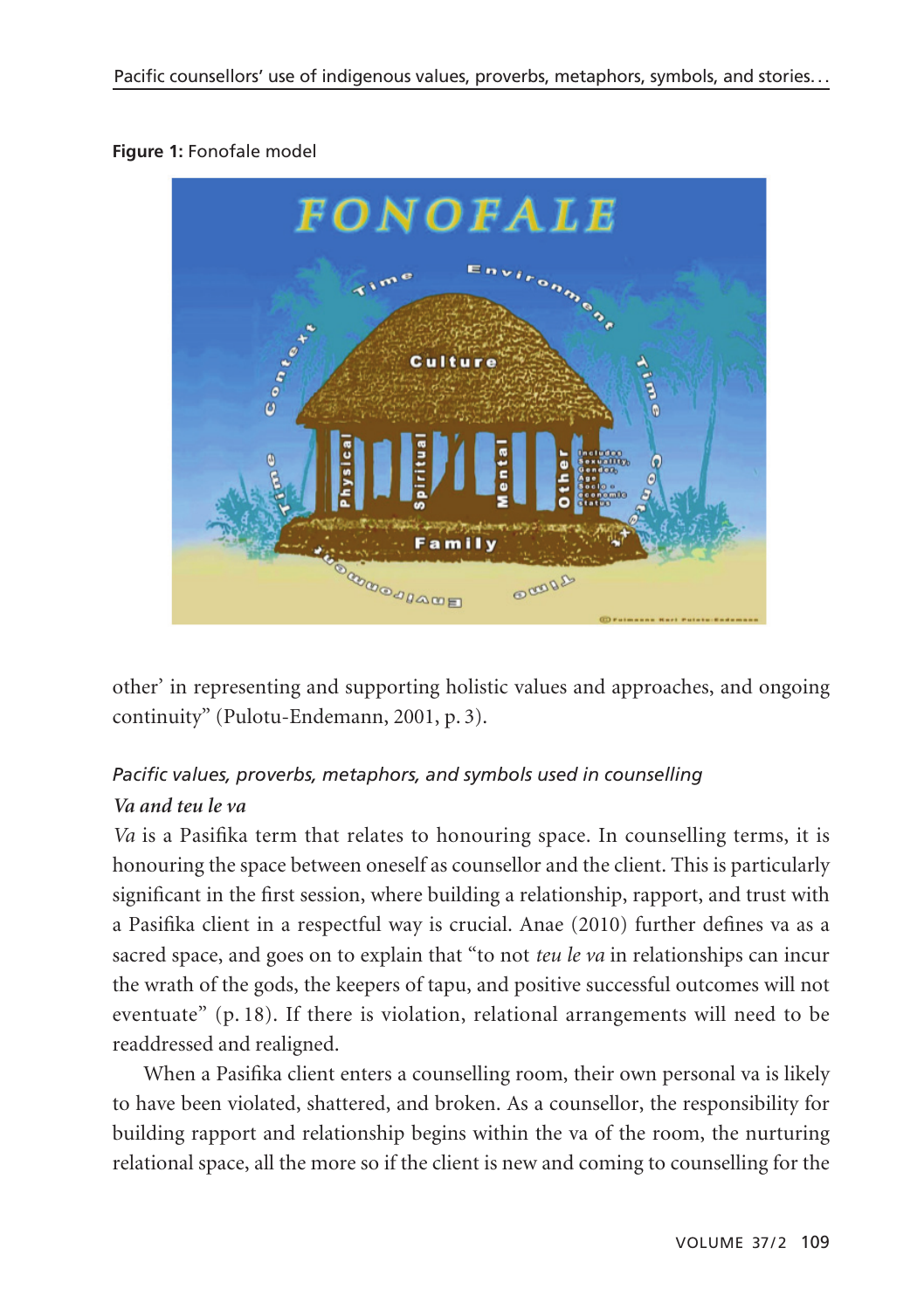first time. Teu le va is the obligation to maintain this as sacred space, to tend and care for it and keep it clear so that real meeting, connection, and healing can take place. This means giving time to clients to talk about their connections, their support people, and the community of care (church or other) around them.

So how do we engage Pasifika clients? It is through honouring the sacred space by having a va-centred approach to relationships, which emphasises that they are sacred, and are characterised by harmony, balance, reciprocity, and mutual respect (Mila-Schaaf, 2006). The Samoan worldview and the Samoan relational self cannot be separated from the va or relational collective space between individual and parents, siblings, grandparents, and community members. "That there is tapü and sacredness in relationships is recognised" (Tamasese, Peteru, Waldegrave, & Bush, 2005, p. 303).

When relational connections have been formed, a Pasifika client is willing to step into the *va'a/vaka/paopao* (meaning indigenous outrigger) and the journey begins. As Te Pou o Te Whakaaro Nui (2010) states, the therapist needs the confidence and skills of navigation, of "fishing for what is important in a round-about or indirect way. It involves seeking information and allowing the Pacific client to tell their story and this may take time" (p. 24).

## *Other values*

*Gender: Feagaiga* is "a binding and sacred covenant" (Tuimaleali'ifano, as cited in Huffer & So'o, 2000, p. 172) which refers to the status of the sister and to the covenant between sister and brother. This relationship has as its focus the treasured and protected status of sisters, and by extension, of women generally (Aumua Mata'itusi Simanu, 2002; Huntsman & Hooper, 1996). In Samoa this forms the basis of gender relationships.

*Empathy, compassion, and respect:* Ma'ia'i (2010, p. 639) identified key Samoan values as "*fa'amafafa'ina* (empathy), *pa utonu* (compassion) and *fai pe e fa'alia fa'atasi ma le malosi* (respect)." These values are consistent with the therapeutic empathy that Bohart, Watson and Greenberg (2011) described as being like entering another's world and walking in their shoes, appreciating that world, and as Rogers (1995) described, having unconditional positive regard for one's client.

Values of love, compassion, and care towards Pasifika clients empower them in the therapeutic change process. The Samoan term for this is *le tiagafusia iga; tigalofa; feaga'ialofa* (Ma'ia'i, 2010, p. 564). Lewin (1996) defined compassion as "a virtue that comes from an appreciation of links binding us to each other, a pursuit of kindness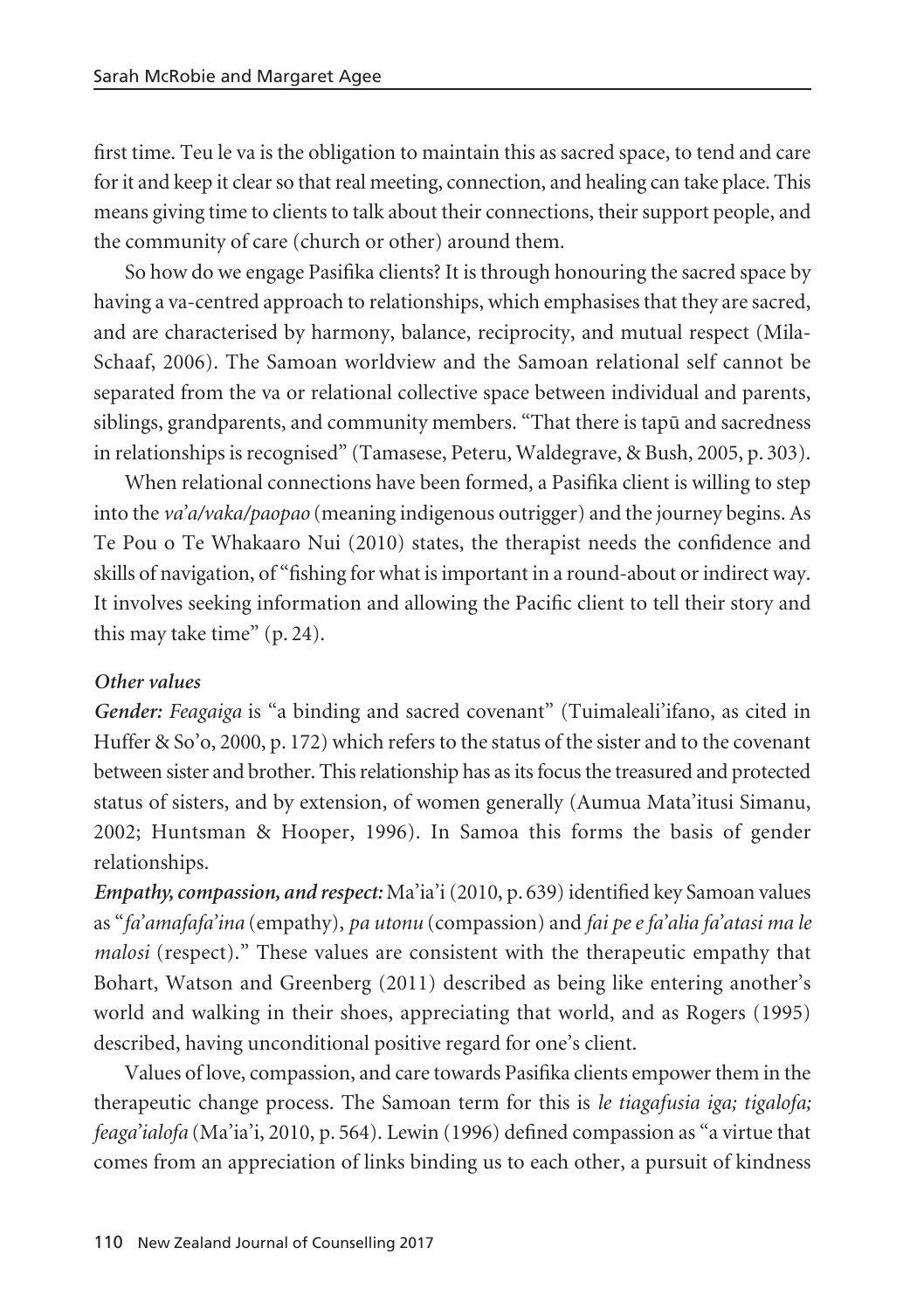in which compassion is a central feature of search for creative potential" (p. 36). Compassion bridges the worlds of counsellor and client, and provides a platform for clients' creative potential to come to the forefront in their healing journey.

#### *Metaphors*

In 2010, the guide document *Talking Therapies for Pasifika Peoples* was published by Te Pou o Te Whakaaro Nui, offering best and promising practice ideas for mental health and addiction services. It uses the metaphor of "the unfolding of the metaphorical mat and honouring the va" in engaging and making relational connections with Pasifika clients. The importance of laying out the mat in that first encounter is crucial. This is the "creation of the va, a safe space, a space of encounter" and, by offering the mat, it is an invitation for the client to join the therapist on the mat, or not. While communicating professionalism and inspiring confidence in the client, this needs to be balanced by conveying "genuine human warmth, care and humility. Maintaining respectful relationship is a central cultural tenet that exists across Pasifika cultures" (Te Pou o Te Whakaaro Nui, 2010, p. 24).

Makasiale (2007) uses metaphors and similes in her counselling practice as a means of a straight pathway into her clients' therapeutic being:

*18-year-old Kira, Tongan girl. Cue was "I feel as if there is rain in your soul, heavy rain. Is it raining everywhere, inside of you, or only in some places?"* 

*40-year-old Tia, Samoan man. "I have the feeling that your anger is like a covering like a blanket (Samoan:* ufiufi*), protecting something very tender. I wonder what might be there under this protective cover. If we were to lift up the cover, what might we see underneath?"*

*In this example, the Pacific Island protocol of the use of a simile, anger being like a protective cover, and that of storytelling proved to be an effective tool in facilitating Tia to trust and further explore the power that the past had over his present. This dynamic usually takes a long time to build up to in the therapeutic relationship (Kahn, 1997). With Tia, the use of simile and storytelling seemed to have provided a more direct route that enabled him to bring to the surface some of the buried principles that had been governing his expressions of anger. Time and time again in my experience, the use of these language tools has not failed me.* (Makasiale, 2007, pp. 118–119)

Some of these core values and approaches underpin counselling across differences of culture and ethnicity. Values of caring, love, and relationship are key factors in healing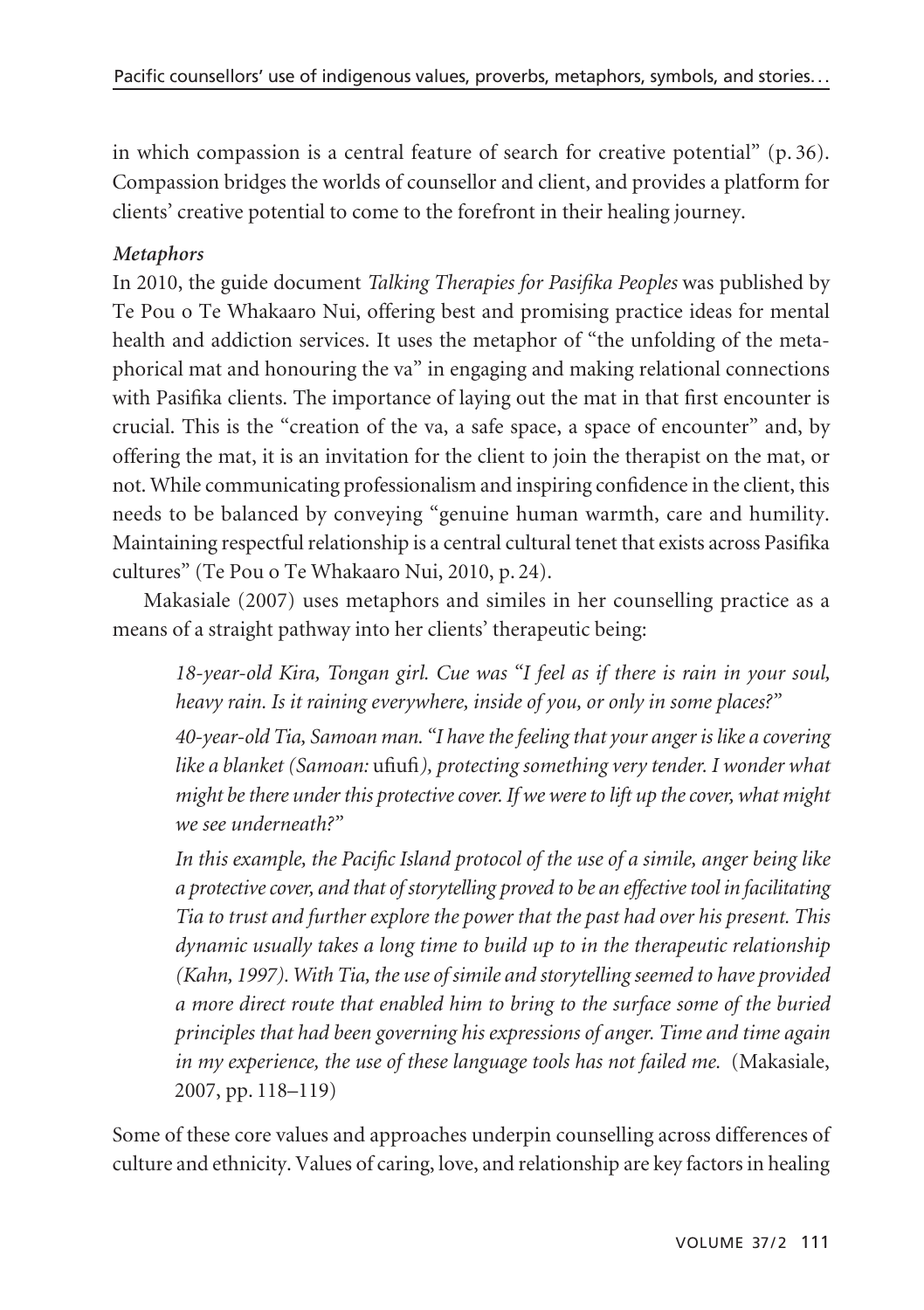and growth processes for clients (e.g. Hall, as cited in Penny, Epston, & Agee, 2008; Rogers, 1995). Nevertheless, relatively little has been published about the approaches used by Pacific counsellors with Pacific and other clients, and the current research project was designed to make a modest contribution to filling this gap.

#### **Method**

The purpose of this research project was to investigate the ways in which Pacific counsellors and psychotherapists use indigenous values, proverbs, metaphors, and symbols in their counselling practices. The aim was to find out what indigenous knowledge four experienced practitioners were using, how they were using it, and what effect it had from their perspective on clients' therapeutic change processes and wellbeing.

Given the Pacific landscape of the topic, the purpose of the research, and the scope of the study, a qualitative, exploratory approach using individual interviews followed by a focus group with all participants was chosen as the most appropriate. Aspects of "shared knowledge" and "joint reflection" with participants were emphasised by Wiesenfeld (2000) when describing the kind of environment and attitudes that qualitative approaches require, and which are consistent with Pacific values:

*a researcher-informant (participant) relationship in which the informant's life experience and the meanings they attribute to it are reported in a climate of equality in which mutual respect and reflexive dialogue prevail and the researcher can legitimately involve his/her own subjectivity in the process.* (p. 205)

In terms of Pacific research methodologies, these principles are consistent with those of *talanoa*, "a personal encounter where people story their realities and aspirations" (Vaioleti, 2006, p. 23). According to Vaioleti, "talanoa embodies researchers' and participants' emotions, knowledge, experiences and spirits" (p. 24), making it wellsuited to this particular study in which I was an "insider" as researcher (Smith, 1999), both personally and professionally. Talanoa research methodology also refers to Helu-Thaman's (1997) use of the metaphor *tui kakala. Kakala* is "Tongan for fragrant flowers and leaves woven together in special ways according to the need of the occasion they are woven for" (as cited in Vaioleti, 2006, p. 27), referring to the process of selecting flowers, weaving them, and the stories and emotions that arise from this.

Despite the strengths of talanoa in theory and in action, a further, compatible methodology was needed in order to account for aspects of the research process.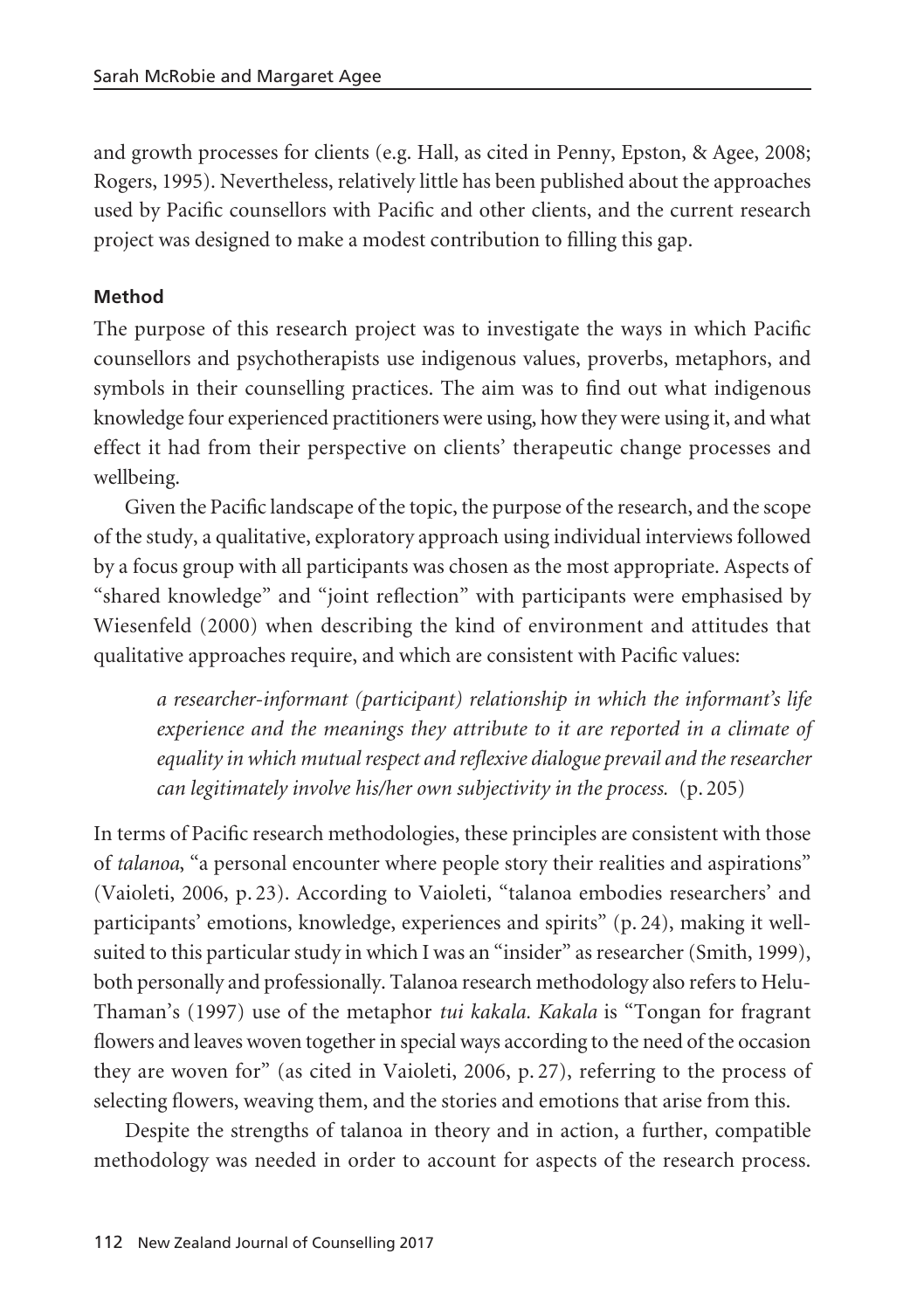Grounded theory (Charmaz, 2006; Corbin & Strauss, 2008; Glaser & Strauss, 1967) was chosen because of the close attention paid in this approach to the words and perspectives of the participants, in the generation of theory from data that are grounded in the participants' experiences. This is consistent with the Pacific values of respect as well as the purpose of this study. Grounded theory also encourages researchers to hold open expectations, to constantly compare and contrast aspects of the data, and to continuously question what the data seem to be showing, while making new discoveries (Regmi & Kottler, 2009).

#### *Participants*

The research participants were four Pacific female professionals aged 42–63 years. One was a family therapist, two were psychotherapists, and one was a counsellor. Because of the small numbers in the Pacific counselling and psychotherapy community, confidentiality was crucial and pseudonyms were initially chosen by participants to protect their identities. However, it was later decided to use numbers instead. Their ethnicities included Samoan/Niuean, Mäori/ Niuean, Tongan, and Samoan, and only one was born in New Zealand. The generic term "counsellor" is used in referring to the participants.

# *Procedure*

Approval to conduct the research was granted by the University of Auckland Human Participants Ethics Committee. Participants were recruited through word of mouth and snowballing, and as a result, individual interviews took place with four participants in locations that were suitable for them. Each interview began with my respectfully checking in to see if there was a cultural protocol the participant would prefer to follow, and inviting her to open her talanoa. I provided food and hot drinks, and the interviews were digitally audio-recorded.

Five open-ended questions were developed to guide the conversation in the interviews and—in keeping with the respectful reciprocity of talanoa—extended time and space were provided in each for both of us to reflect on what had been said, to add to or clarify the meaning of what had been shared or of any unfamiliar indigenous terms, and to discuss matters further when necessary. During the interviews, whenever indigenous languages were used, I worked with the participants to ensure that the spelling and meaning of the words were captured and accurately recorded in the transcripts. Participants also received their completed transcripts to check.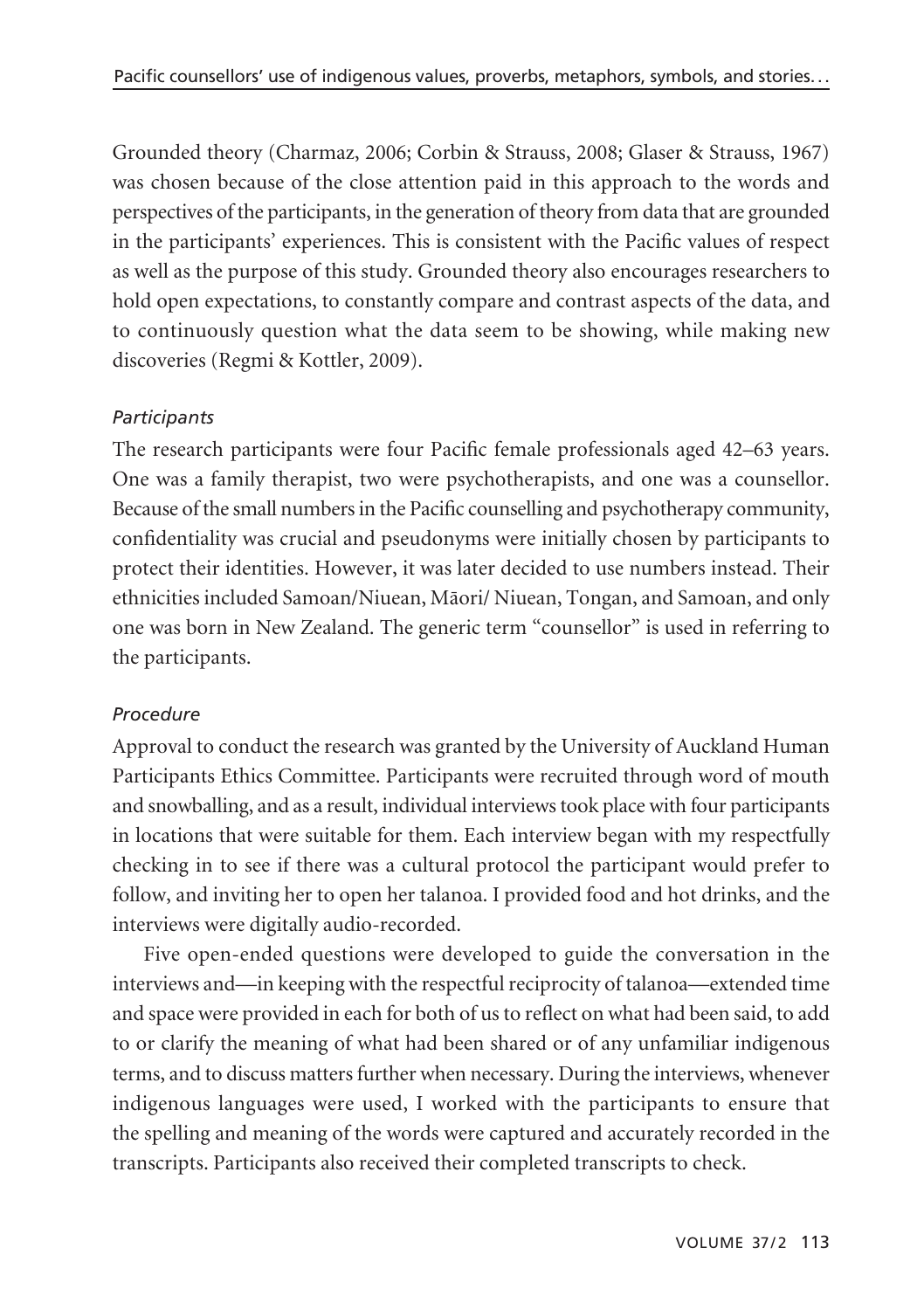Although a focus group was planned when the results had been analysed, this proved impossible to arrange, and instead, follow-up meetings were held with three of the four. The results were sent to the fourth participant for her feedback although she was unable to respond because of her circumstances at the time.

## *Analysis*

The thoroughness and structured nature of the grounded theory process respected and honoured each participant's talanoa. Sequences of detailed coding and the constant comparison of similar ideas and codes were used with both individual participant data and across the transcripts throughout the process (Strauss & Corbin, 1998). Some data were coded and recoded as a result of further comparison and questioning. Going back to the transcripts helped clarify participants' meanings and contributed to the final level of coding.

The participants were sent the results of the analysis for any corrections and final comments or input on their part. This part of the process provided a check and final verification that theory had been created from the ground up—that it was truly grounded in the participants' words. This was vital in finalising the theorising of the participants' experiences, and arriving at a place in which the comparative process was complete (Charmaz, 2006).

#### *Ethical considerations*

In addition to the ethical obligation to protect the participants' identities, accountability for my own lenses was important as an "insider researcher." As an insider researcher, the need to journal "my Pacific self" while conducting my research was therapeutic, and it enabled me to record "process notes" consisting of my own personal reflections on ideas shared and points of difference. This was consistent with grounded theory in which writing memos is a key component in the process of auditing and analysing data, together with the constant comparative method. Teu le va and client-centred concepts were used in the talanoa process to ensure that the interview processes with participants were ethically and culturally safe.

#### **Results**

The aim of this study was to find out whether indigenous values and concepts such as teu le va, proverbs, metaphors, or symbols were being used by Pasifika counsellors in their counselling practice, and if so, in what ways. In addition, the effects the counsellors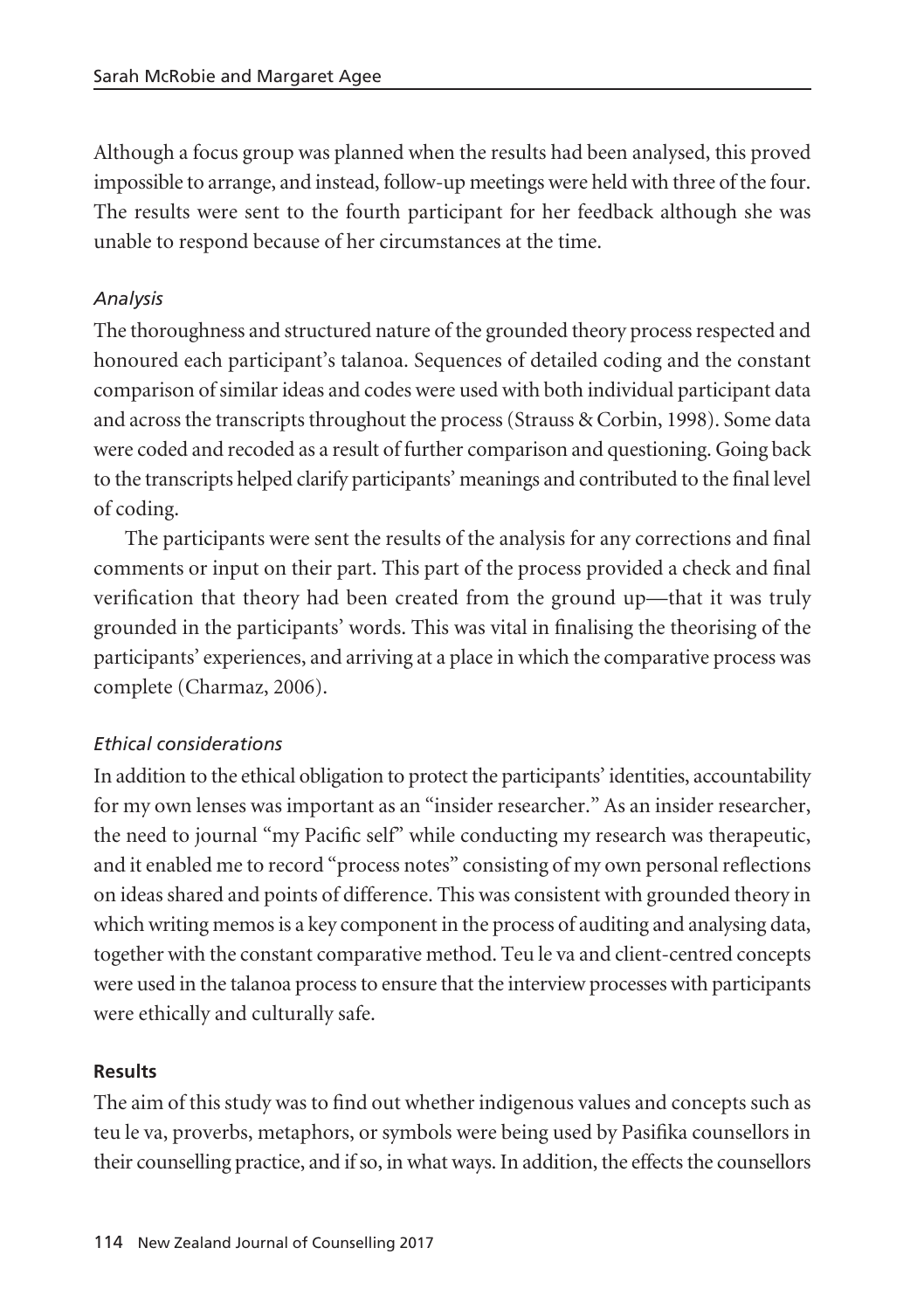perceived them as having on clients and their wellbeing were also explored. While the subjective perspectives of practitioners were sought in this study, the participants could also provide factual information about their use of these indigenous resources, and illustrative examples of their effects.

During the interviews, stories were told of the participants' organic grassroots as people and as counsellors, revealing that they approached their work from a place of pride, dignity, and strength. Their stories resonated with the fluidity of their identities as Pasifika people and as counsellors.

While there were unique aspects to each counsellor's experiences and approaches to their practice, common strands emerged from the talanoa, with each participant interweaving in the pattern that was revealed through the analysis of the transcripts.

*"A growing work": Incorporating Pasifika values in counselling and psychotherapy* The incorporation of indigenous values, proverbs, metaphors, and symbols in therapeutic practice was identified as "a growing work"—or an area of creative development over time—that involved remembering these indigenous resources and both instinctively and consciously incorporating them in their practice, while also using the approaches they had been trained in, based on Western or internationally used theories and techniques. Writing about metaphors and other indigenous resources in a book had provided one participant with the opportunity to make them more widely accessible:

The use of the metaphors etc. for Pacific umm in the Pacific context, has been ahmm. . .a growing work because most of the counselling processes have been in English. So, using our own Pacific metaphors and symbols and proverbs I have enjoyed ah. . .creating them, using them and ah. . .in the last few years being able to put them into a book so that they're accessible to a few more people. *(Counsellor 3)*

This counsellor also identified the importance of the use of resources such as metaphor in communicating with and understanding Pasifika people, who "think in pictures":

I think for Islanders it's absolutely essential to be able to work in that way because we think in pictures, ah. . .we think in symbols. I think mainly because we are an oral people; that's why we use nature, creation, images to explain what we think. . .if one uses imagery from creation, nature, water, the sky, that's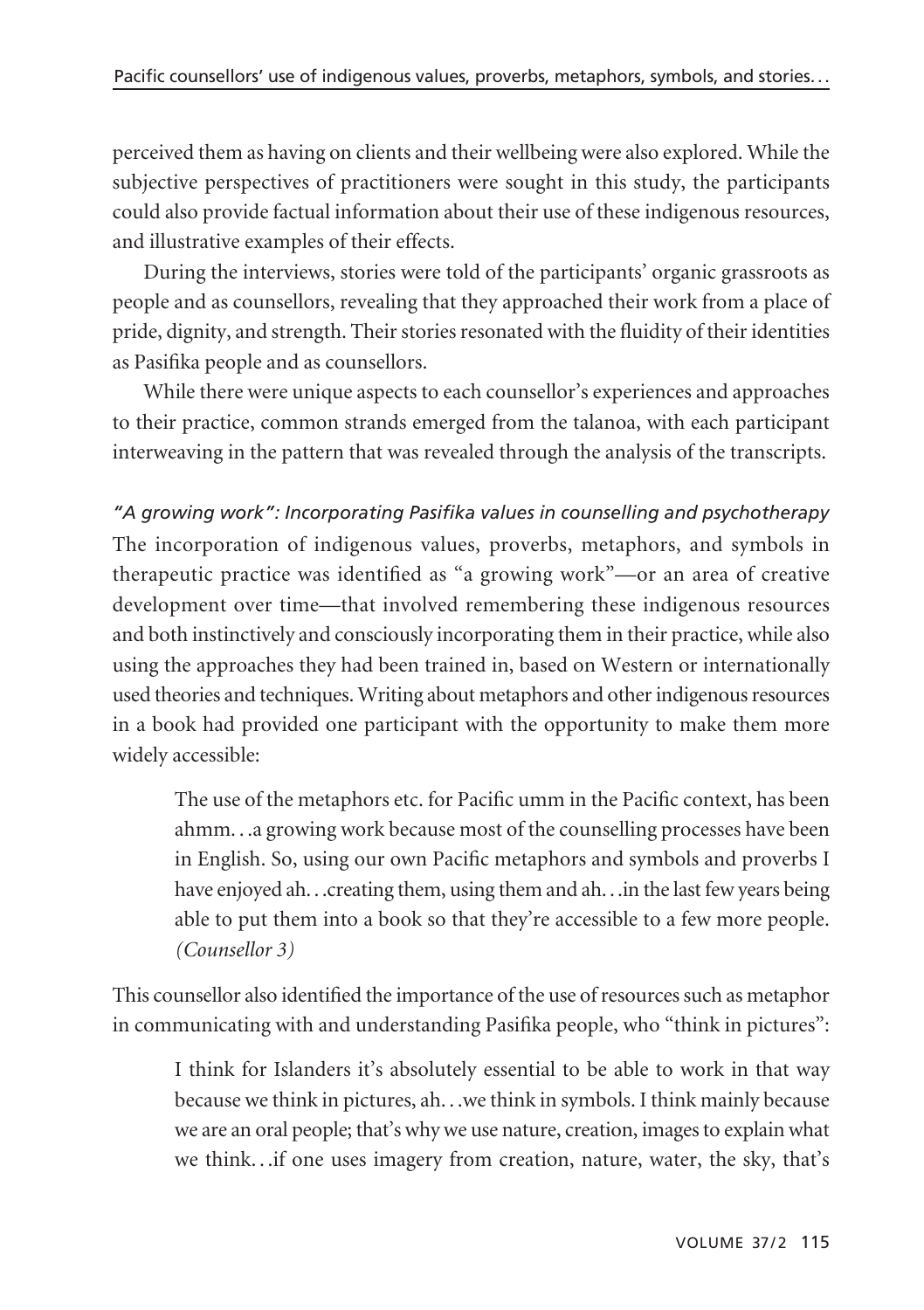what is telling and important for Pacific peoples in a counselling practice. . .wise sayings from the elders or wise sayings from the scriptures, any wise sayings are very helpful.

Interestingly, rather than dichotomising Western methods and indigenous resources and values, participants in this study recognised the value of both.

I think it's that in Western thinking, some of the ideas are great, but I also think equally great is our own indigenous umm. . .values and beliefs and what we observe our parents taught us is equally as valid. *(Counsellor 1)*

However, at the same time, remembering personal stories about the sources of her indigenous knowledge was challenging for this counsellor because she had realised during a presentation by a leading Pasifika practitioner that her own "Pacific uniqueness and Pacific value" had been "shelved" in her development as a professional:

Yes, the Fonofale [model] but he [Fuimaono Karl Pulotu-Endemann] also talked about teu le va, the respect, and I recall talking about doing some of his work. Here I am a competent, experienced counsellor and I sat there, and I came out feeling very incompetent, not because of the Western way of thinking. I felt incompetent now because I'd shelved my own Pacific uniqueness and Pacific value because of so-called professionalism and clinical. . .I came away feeling incompetent as a Pacific person.

# *Sources of indigenous values, proverbs, metaphors, and symbols*

As the participants recalled where they had been taught or had acquired this indigenous knowledge, influential sources came to mind.

#### *Parents*

Parents were highly influential, and all participants spoke of stories from childhood and learning about indigenous ways of healing with or from parents in various contexts. For one it was being in Fiji with her parents and the Pacific people; for another it was with her parents in church and Sunday school. A third participant still found her mother a source of strength even more than six years since her death. For her, the boundary between the living and the dead was permeable:

I talk to my Mum regularly and I talk to people who are important to me. I have regular conversations with my mother as to how I am doing as a mother, how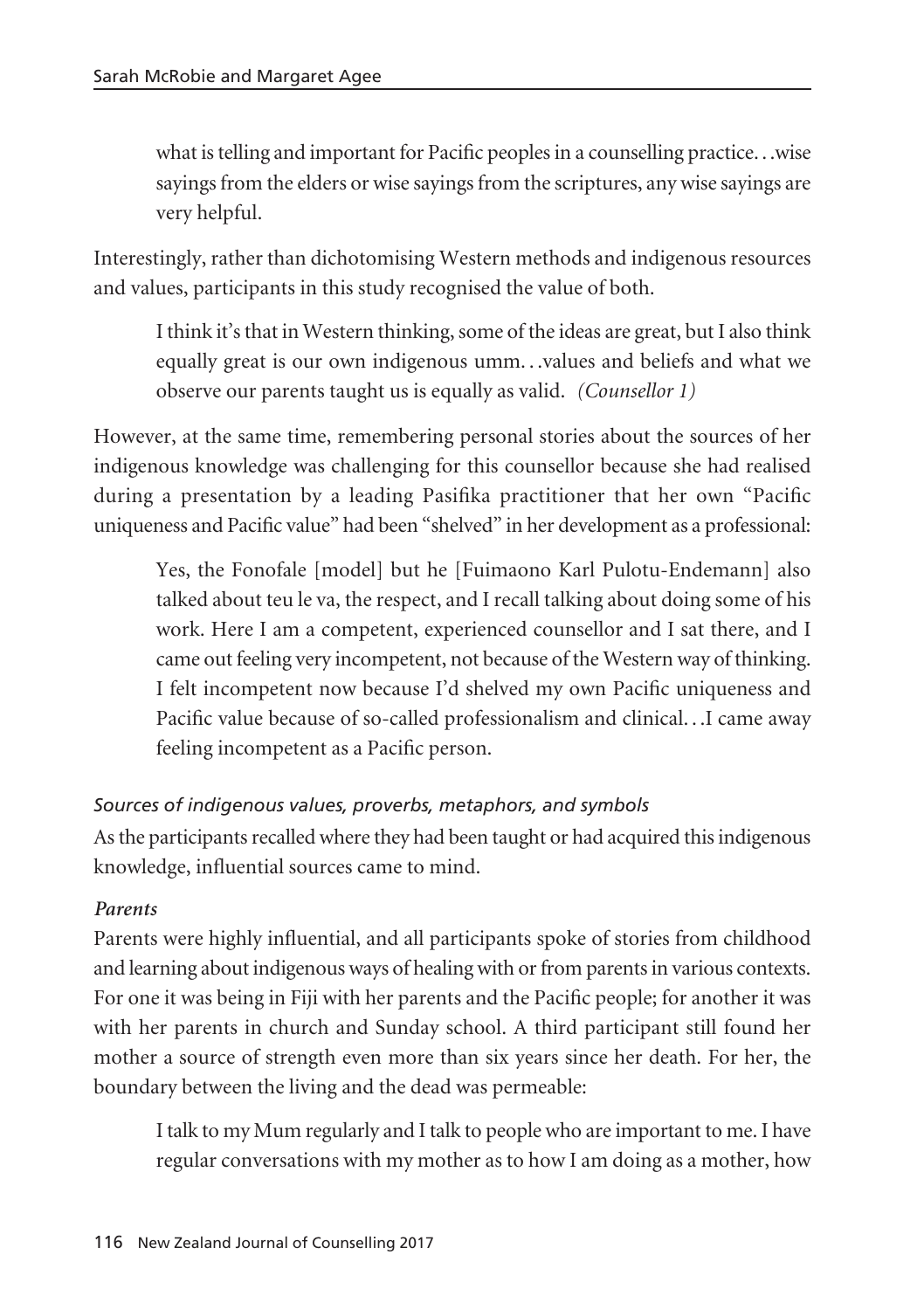I am raising my children. . .you know, because I remember what she tried to instil in me, the concept of compassion. My mother was a compassionate woman. *(Counsellor 4)*

She recalled her mother telling her Samoan stories and myths, such as the lady in the mirror. Another counsellor identified both her Samoan parents as having "implanted" wisdom within her, mentioning, in particular, her mother's huge influence on her knowledge of natural indigenous medicine, women's health, and mental health and wellbeing. She also uses in her counselling practice a proverb her father taught her about teenage pregnancy, while noting that sometimes proverbs could be too obscure and more direct communication was needed with young people.

#### *Matua, and going back to their heritage*

As well as parents, all participants acknowledged their matua, or Pasifika elders, as sources of knowledge and wisdom. Counsellor 4 spoke of older Samoan women "*who come in and you know, they always teach you something, they always bring something … another part of Samoa is that we learn, I am not the expert here. I am learning, you know, from my matuas*".

Counsellor 1 recalled, 'It is only when another Pacific older, mature, wise practitioner would sit back and say, what about your heritage? And go back to what you know.'

In contrast to those who learned traditional stories orally from matua or other Pacific sources, another participant identified her source as reading English literature:

My own reading and thinking—and I've taken time to do that and having a sound sense of English literature—I could then translate how to do that in our own Pacific way of thinking. The ideas of these, um, metaphors, etc, I have to say they really came from having read literature in the English context, because we don't have too much in literature that had those concepts unless you listen to the older people talking. *(Counsellor 3)*

#### *Influential elements: Cultural identities, language, and cross-cultural experiences*

Other interrelated elements that influenced their practice were interwoven with participants' experiences as practitioners, including their cultural identities, language, and cross-cultural experiences. For one counsellor, her struggle with her identity, and her inability to speak the Samoan language, were significant and she talked of sharing her stories with her Samoan clients.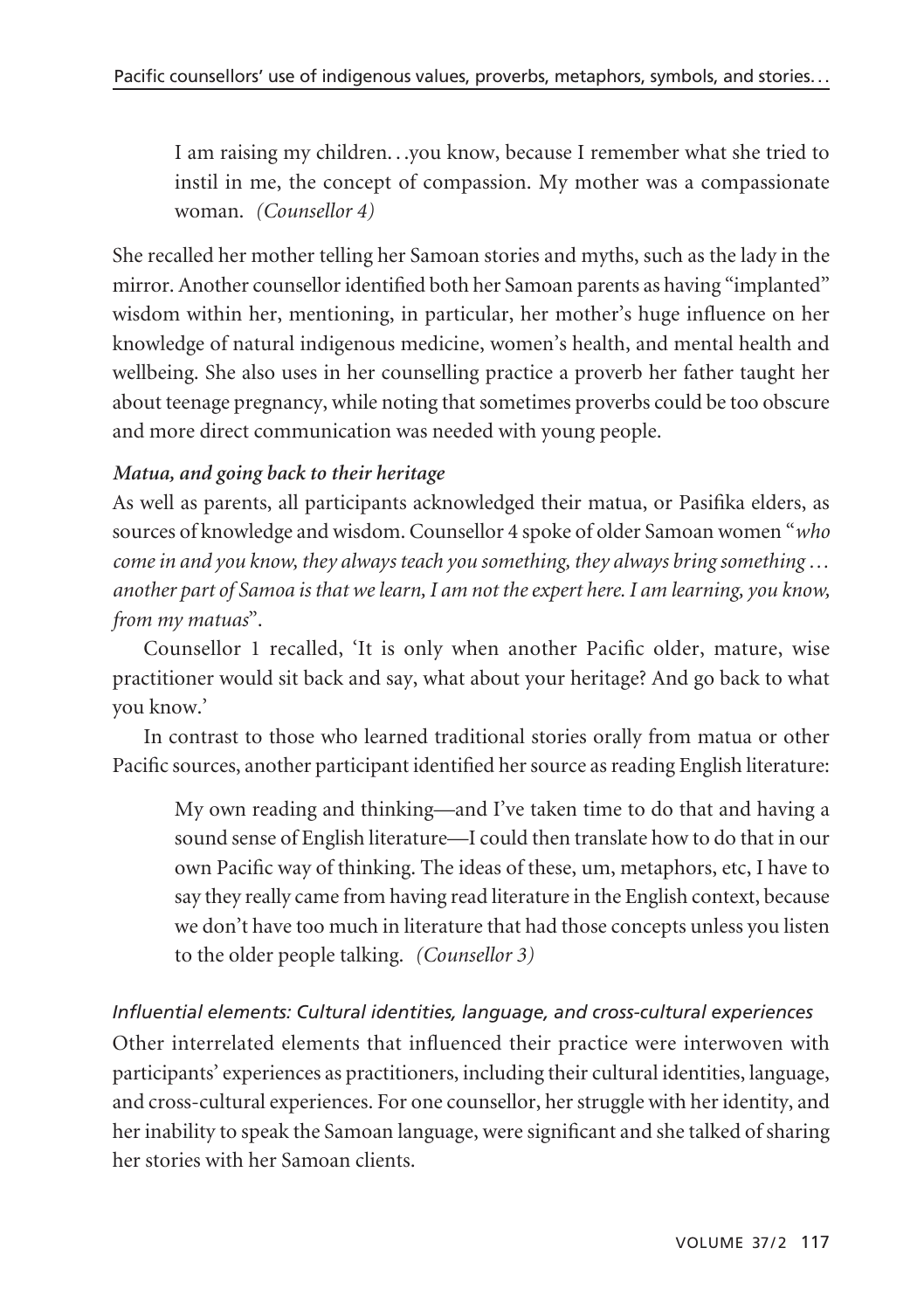I suppose where I find my place is with Pacific people with the new kind of educated professional Samoans coming through. I can hold that kind of professional hat, academic hat, but also I am a Pacific Islander so they find a lot of relevance in that and…and because a lot of them struggle with this whole identity thing too, and a whole lot are Samoans, if they don't know the language they feel really embarrassed and they don't say they're embarrassed 'cos they can't speak it, and the assumption is, if you're Samoan you should know how to speak it and be able to speak it when someone speaks it to you. So a lot of times, they are struggling in how to fit, how to marry these two worlds, the world that's been chosen for them. . .'cos a lot of them didn't choose to come to New Zealand but because of their parents and the big migration and all that. . .for a lot of them they come. And I think they find relevance in me, because of my struggles and how I went through that whole journey of who am I and where do I belong, and I relate and walk alongside them and try and help them find their own way and what that means for them. *(Counsellor 4)*

She perceived language as creating connection with clients, and identified her speaking conversational Samoan, her respect for her *matai* (chief), and her humility as reflecting indigenous values. She expressed a sense of humbling herself when she invited Pasifika people into her counselling room.

A counsellor who co-facilitated a group of Pasifika men in her Stopping Violence programme found that English was a second language for most of the participants, who were of mixed Pasifika ethnicities. Her co-facilitator was an elderly Samoan matai and she herself was of a different Pasifika ethnicity. In accordance with appropriate Pasifika cultural protocol, she asked him to open each session with prayer. He prayed in his own language, and the fact that she had invited him to do this demonstrated respect for his status, knowledge, and wisdom. She would also refer to him as her co-facilitator with respect during the groupwork in each session, drawing on both his knowledge and his Samoan language. This encouraged the other men within the group who were of different Pasifika ethnicities to respond in their own languages, enriching the therapeutic process:

And so that [prayer] really undergirded our work together. It kept us close as a Pasifika value to our Atua, to say our leoni [prayer]. It was just. . .drew us together and kept us strong and I also believe it made a difference for the men who saw us working together and there was a real respectfulness around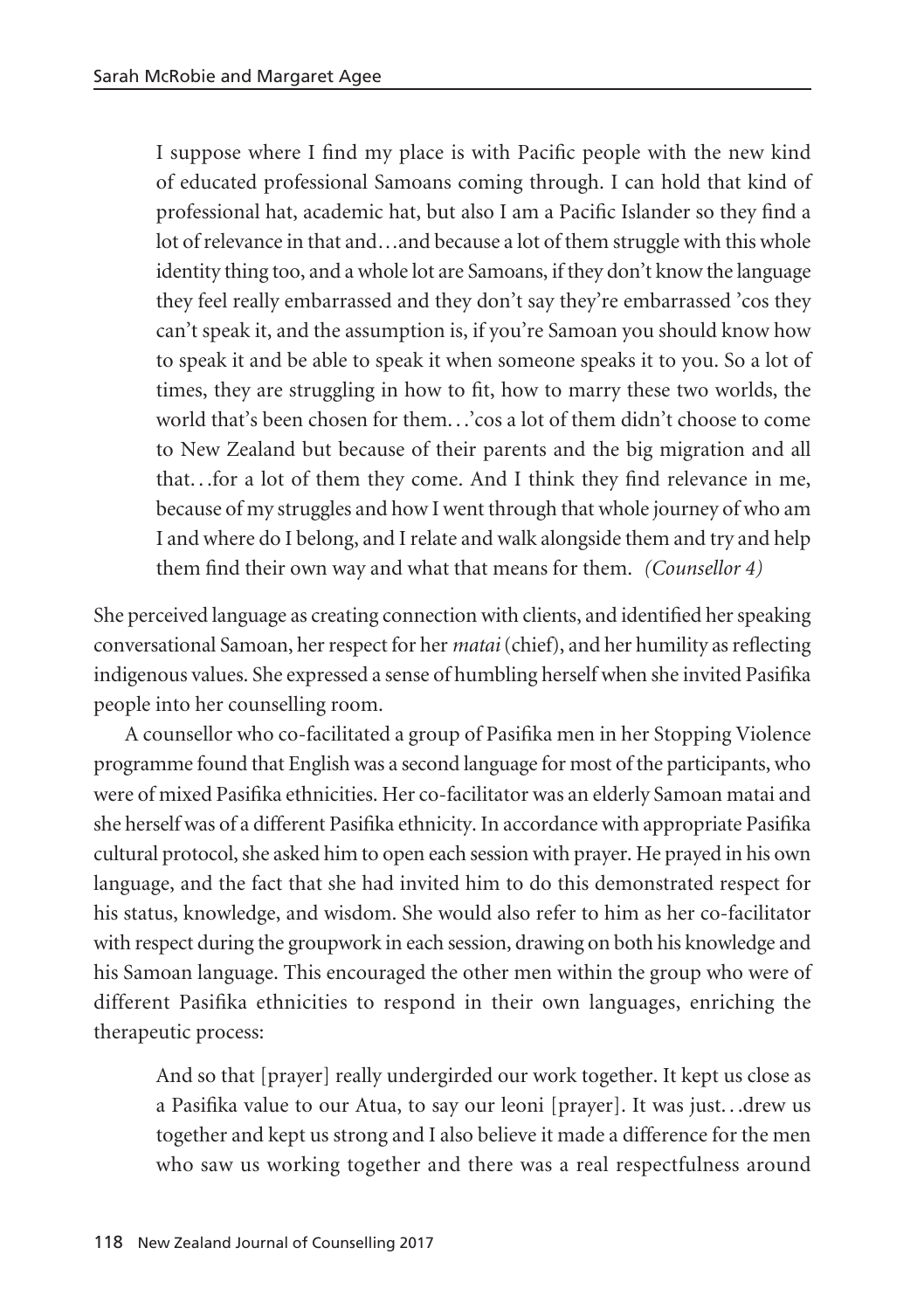language because some of our men could not speak English properly and so. . .it was really important in respect of Pasifika worldview. *(Counsellor 2)*

#### *Indigenous values*

## *Spirituality*

All participants acknowledged spirituality as an indigenous value associated with diverse meanings including "working from your spirit-self," and faith in and relationship with God.

One referred to

. . .looking at working from your spirit self. . .So, there's something more than ethnicity and indigenous context or indigeneity, more than that, and I think we need to be looking at working from your spirit self. . .that's universal. *(Counsellor 3)*

For her, this transcended the differences between herself and her clients. Others associated spirituality with religion and their relationship with God as a source of strength "undergirding" their work. It was associated with the Samoan philosophy of giving by another participant.

For another, spirituality was strongly related to her identity, something deeply meaningful for her both professionally and personally:

God has given me a brand name, Mapafika, a sacred word. It is honouring Mäori because oftentimes Mäori are not honoured, there's token gestures toward Mäori. And for Päkehä, there's Päkehä here. Fika for Pasifika, same thing. All three are part of my ancestry. *(Counsellor 2)*

In terms of practice, allowing space for conversations about spirituality that were initiated by clients themselves was seen to be very important by one participant, given what she perceived as a shift among young contemporary Samoans to seeing spirituality as different from, and bigger than, God. Another participant spoke of "the spirituality and sacredness" of Pasifika counselling when describing her use of a whiteboard when working with Pacific clients.

I use the whiteboard a lot. So, for me, I call it "This is your life board" and they say "Is this school?" And I go "No", it's the school of your life okay and the only thing that will go up on the board is everything about you, and they go Ooh. . .and for some clients they will find the whiteboard confronting because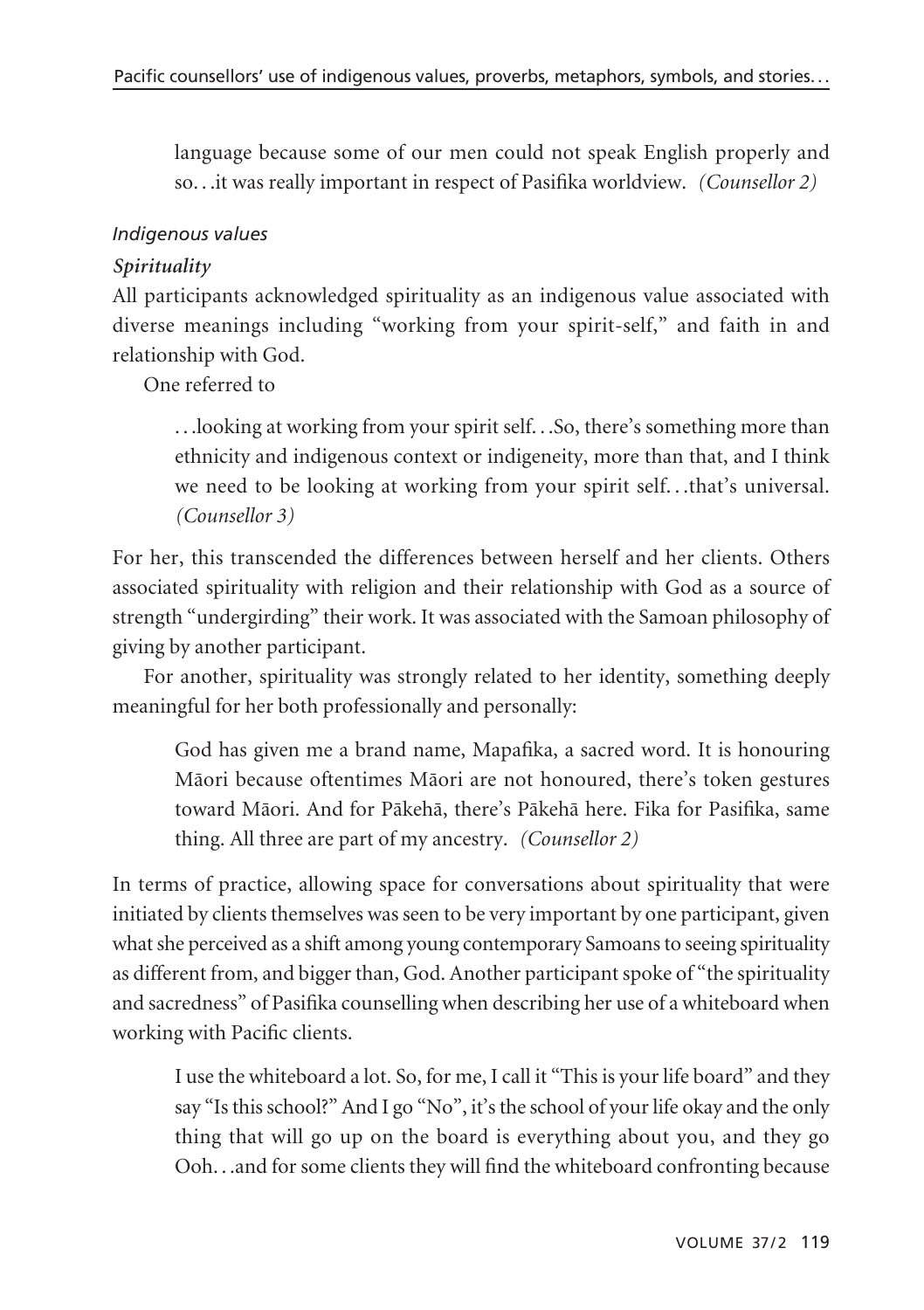your words don't lie, and I write up their words and for me when my clients come into the room that's part of the spirituality and the sacredness as Pasifika counselling clients. *(Counsellor 2)*

The same counsellor described two instances when she had used prayer with clients, offering to pray together with one when she "picked up on her spirituality," and holding a telephone counselling session including a liogi (prayer) together with a client who was struggling with shame and had been unable to attend her counselling session in person.

#### *The use of song*

Spiritual and religious songs, scriptures, or songs from the Islands were often incorporated in sessions with her clients by another participant, specifically choosing the themes of songs, for example trust or suffering, depending on what the client was going through. She explained that Pasifika peoples relate to songs and hymns, and that the language used in songs is metaphorically rich. Music supported clients' going to a deeper level and helped facilitate change processes.

Counsellor 2 also reported using song as a means of connecting with a group of Pasifika men who were referred for domestic violence. When she sang to them she could tell that something had "bridged" and "connected."

#### *Teu le va: The sacred space in counselling*

The kind of "space" referred to earlier which the counsellors created for their clients in their counselling rooms was described as "sacred." One participant explained how the physical set up in her counselling room helped create the sacredness of that counselling space and bring in the Pasifika:

The space and surroundings are very important. When my client walks into my counselling room there will be Pasifika necklaces, shells, things, colour that's represented in the room. On top of my umm. . .shelf I have, umm. . .my. . .I was gifted a Mäori canvas that has a. . .not a statue but the carving of Mäori designs in the room. So, it's all about making the client feel comfortable whether they are Mäori, Pacific or whatever nationality, and why I say this is that for us as Pasifika people, we cannot come into the centre and feel clinical, we don't feel at home. So for me, it may be like that at reception but when you come into the counselling room it will be a sense of the Pacific in the space that makes people feel settled and welcomed. *(Counsellor 2)*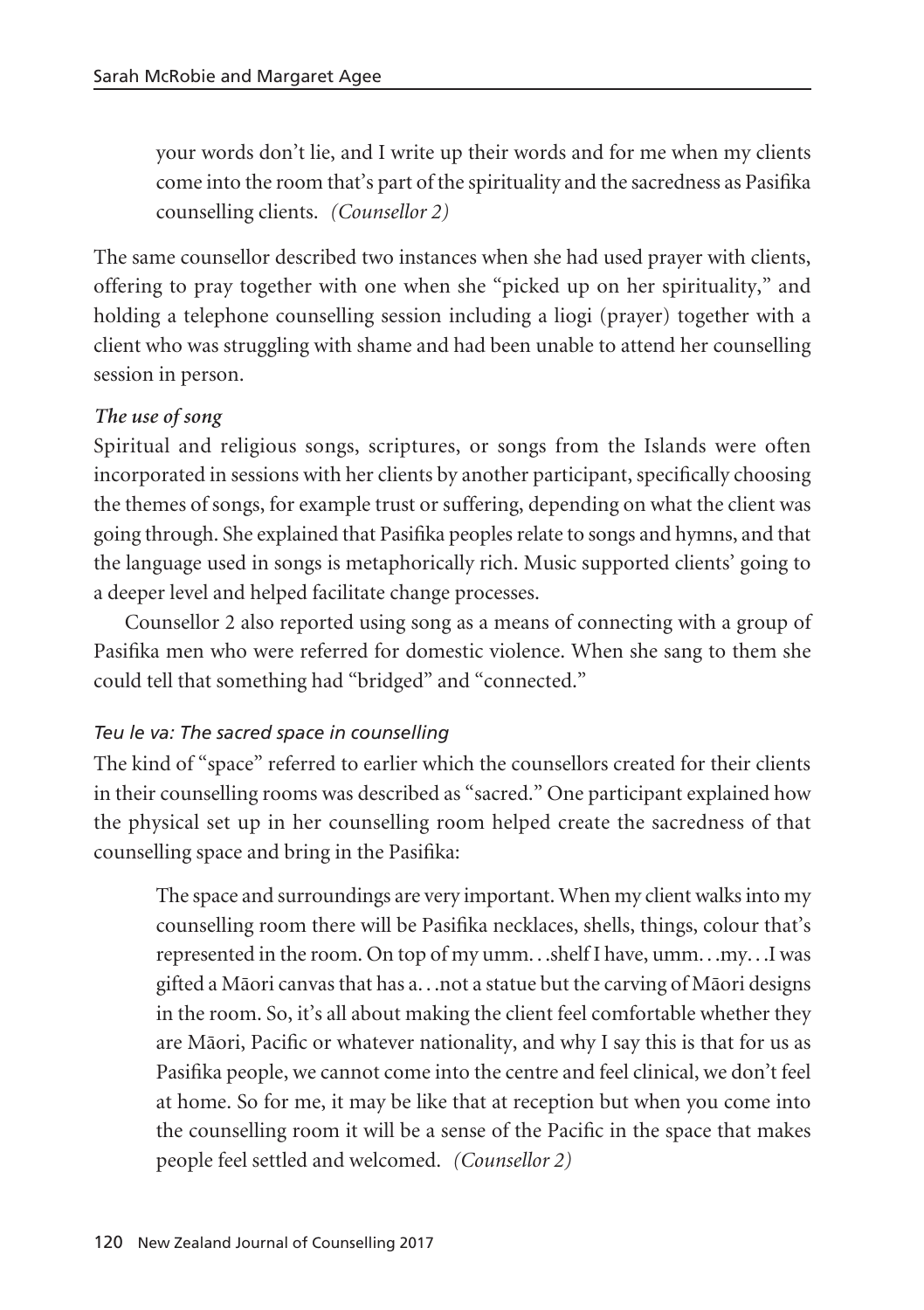Because Pasifika clients are not "taught" to come into a counselling space, creating that space for them was seen as important. This included being humble and sitting back to allow clients to share their stories and experiences in their own way:

One of the things I said to you initially is humbling yourself, you know, when anyone comes in, I remove the kind of mantle that I have in being a counsellor. I am just a Pacific Island person and I open up my heart to bring what I can and it's not easy, for as Pacific Islanders we are not taught to come to a counselling space. So we have to create that space in any way possible, and one of those ways is to be humble and to sit back and allow that person to talk about their stories, their experience in any way they want. *(Counsellor 4)*

Humility was an inherent value she used in meeting with Pasifika clients for the first time, especially when meeting a matua (older Pasifika person). Whakapapa was also important:

it's inherent to a lot of Pacific people that we are very humble and when you come into a counselling room for the first time with any Pacific person, whether it's a matua or a young person, is that you humble yourself. You humble yourself to that person's experience and to that person's knowledge and what that person is bringing into the room. Maulis [Samoan for "Mäori"] call it whakapapa, and maybe also on our way through conversation you find out where they come from and their links.

The beginning process for first-time clients was crucial for Pasifika clients:

Embracing, part of self-growth and yes, it's those kind of things you know, a Pacific client can walk into the room and you can say talofa and say hello it's the greeting, it's that beginning process. The beginning process, and that will determine how they're going to respond to you or what way the direction of the session will go, you know. *(Counsellor 4)*

Another participant noted the importance of teu le va and respecting the interpersonal space in counselling, as discussed by Pulotu-Endemann (2001) who developed the Samoan Fonofale model. This counsellor was able to articulate the practice of teu le va from both a counselling/psychotherapeutic viewpoint and as a spiritual space for individual thought processes for her clients. She would use this same approach across the board with all clients. One example she gave was with a male Middle Eastern asylum seeker in his fifties: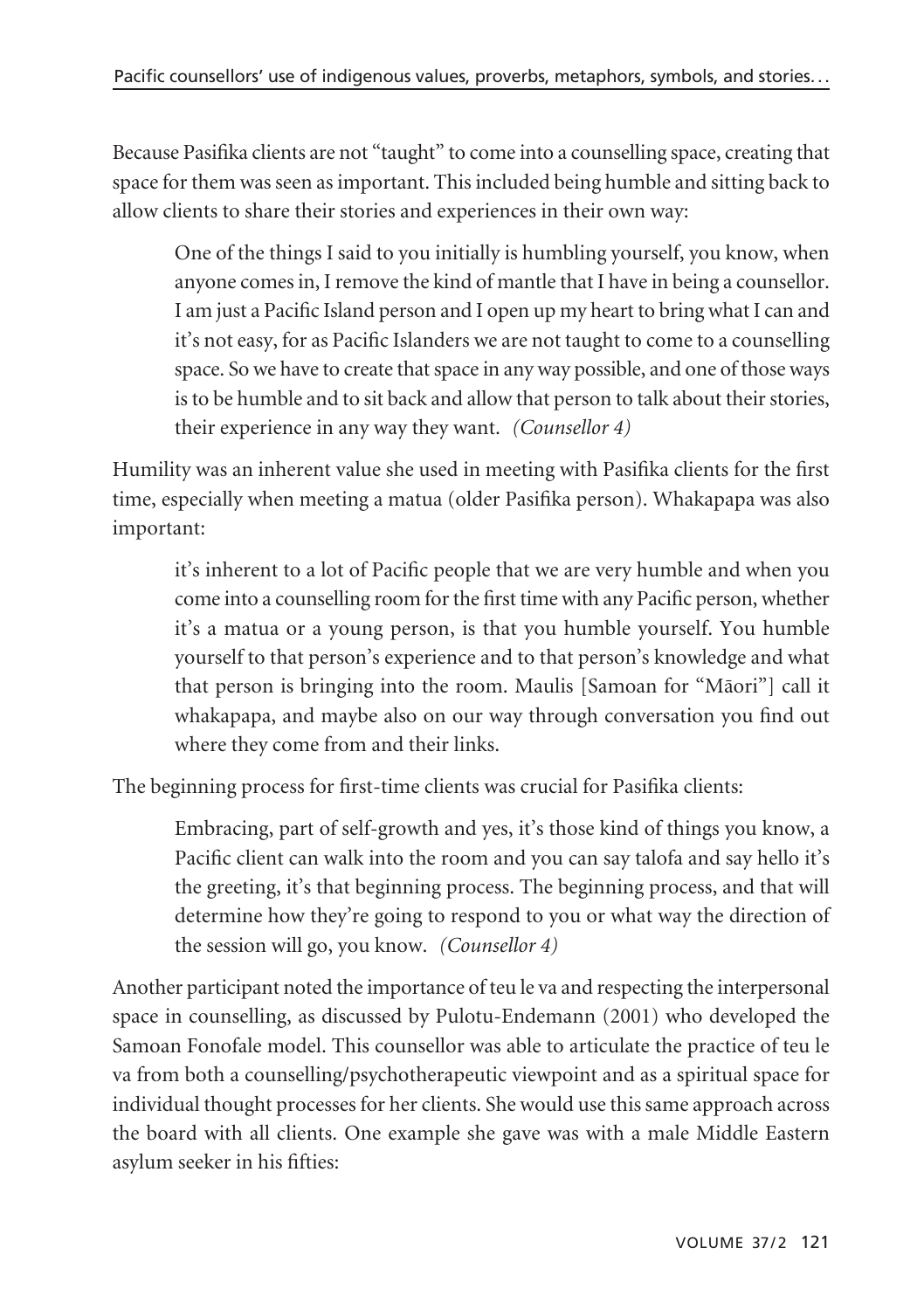I don't have a good grasp of teu le va from a Samoan perspective but I do understand the respect of space from a psychotherapy point of view or counselling point of view. . .the space where everything happens. . .that's where everything happens. The one hour that you and I spend together as a client and a therapist and that space that happens between us and a whole lot happens when you walk out of the counselling room. So, I understand that kind of space. . .and I am assuming, that's probably what it means when it's teu le va. So, whatever happens between us, in between us, that is teu le va. Does that make sense? So [pauses and thinks] because le va is a space of relationships and I see it as a spiritual space for the individual person because that is where their thought processes begin. Umm. . .that's where they begin their outer works and inner works of who they bring. It's by respecting people's space, by knowing the boundaries. . .I have boundaries, personal boundaries and my clients have boundaries. It's about checking it out with clients and not assuming. It is always making sure that you work in a way that is transparent but also umm. . .not in conflict personally and with the client. *(Counsellor 1)*

#### *Sharing stories and using symbols and metaphors*

Within the sacred space, stories are shared, with counsellors self-disclosing appropriately as well as clients, something that was seen as far more relevant than a counsellor "looking like a stone" and quoting research:

there is a lot of relevance in sharing our stories. I don't think it would be helpful for a Pacific Islander person to sit here and go well, you know, research has said, you know, this is what is said about that. I understand that because this happened to me, blah, blah, blah. . .I think it's good too 'cos it gives people. . .you know it's like the feedback is. . .yeah, "I think you didn't meet me in the beginning but when you started something about yourself I felt met." That's the feedback. . .Isn't it a Pacific thing that you don't wanna be sitting with someone who's looking like a stone, eh? [Loud laughter] *(Counsellor 4)*

This counsellor described using some of her own personal stories in session to offer symbols and metaphors (e.g., a car running out of petrol), and to weave tapestries that represented how she perceived her clients' experiences:

Using different kinds of symbols to illustrate what I am saying and that is the difference in what we do. We don't just talk, hello, how are you, how's your life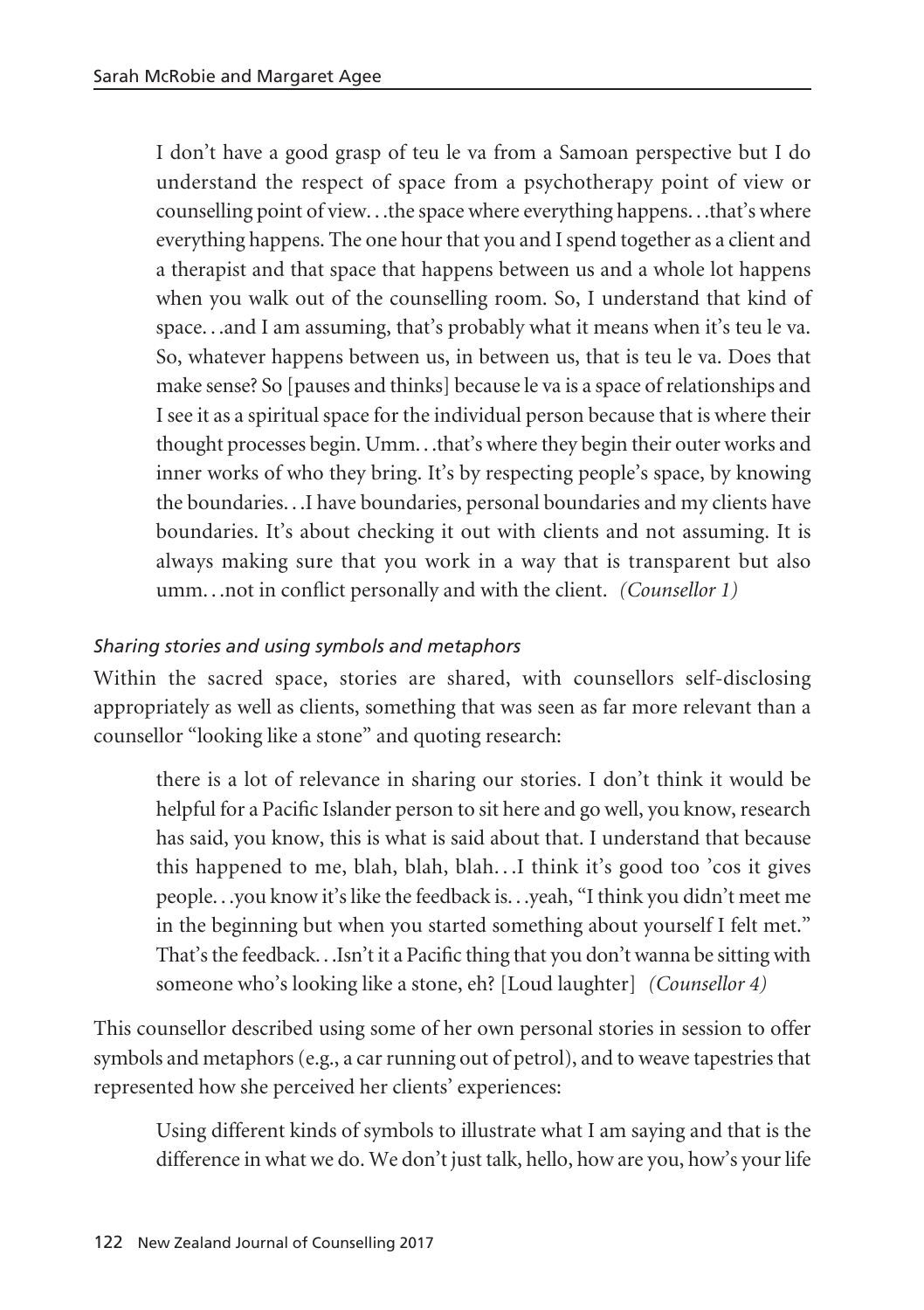been? It might be oh. . .hello, how are you? Oh, today I went to go and get my brother something and the car was out of petrol. You know, we create a story about the whole experience of what that person is in and for me. It gives me a deeper insight into their life without them saying anything. I can see what's going on through that rich tapestry that they're weaving, that's all (ha ha). We weave tapestries. Our heritage like even, you know Pacific we've got a bit of Tongan in us, we've got a bit of this and that in us, taking a little bit of everyone's culture, you know of course we are a rich tapestry. *(Counsellor 4)*

Most Pasifika counsellors naturally speak in metaphors. The following is an example of this same counsellor who became mindful, to her surprise, that in her interview she was creating a picture and story around breathing without realising it:

I think there's an intrinsic understanding that Pacific people have about their culture. It's just in us, like the air we breathe and sometimes whatever happens in our lives we either stop breathing deeply, maybe inhaling deeply and that, and we start, you know, we inhale other kind of negative influences. Ah. . .see I'm creating a picture for you [smiles] I'm telling you a story. *(Counsellor 4)*

Another participant described listening to her Tongan client's metaphors and using her words in sessions. "All the burden in my heart" was one metaphor that she explored further as this client was experiencing grief related to her fear of her father dying. The counsellor was able to talk to her client about her grieving process and to normalise it.

# **Discussion and conclusion**

All the Pacific counsellors interviewed spoke about the important aspects of family, culture, and spirituality in their use of their indigenous values, proverbs, metaphors, and symbols with Pacific clients. These aspects are named in the Fonofale Pacific mental health model (Pulotu-Endemann, 2001). One participant found that in her training and development as a professional counsellor/psychotherapist, her Pacific uniqueness was put on hold. Her discovery of the Fonofale model and the values of teu le va challenged her to bring her own Pacific uniqueness and Pacific values into her counselling practice. These enabled her to respect the interpersonal space in counselling with new meaning, and working with the concept of teu le va enabled her to create a spiritual space for her clients' individual thought processes.

The indigenous concept of teu le va as a paradigm in which relationship, and maintaining and caring for the sacred relational space, are key has been applied by Anae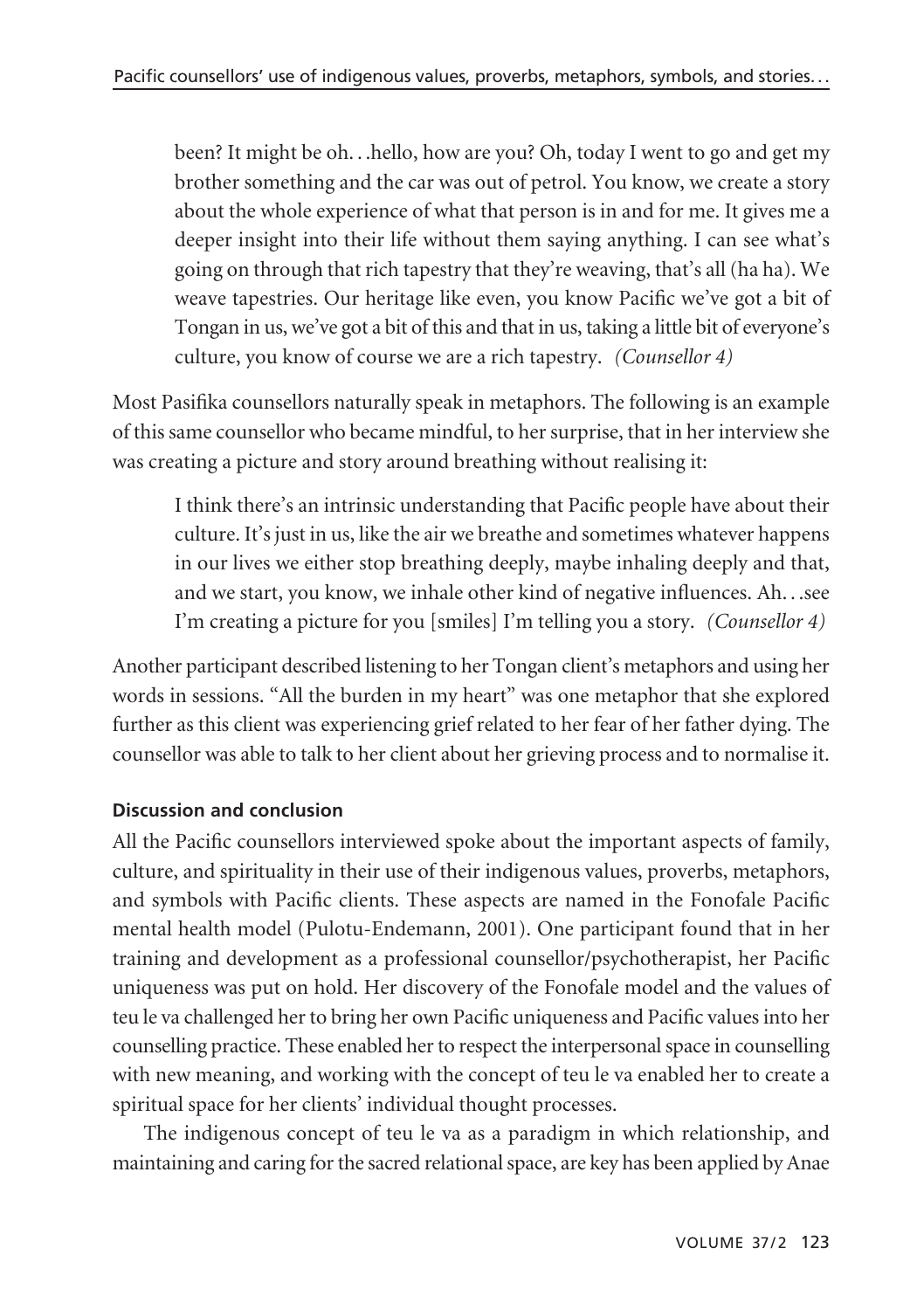(2010) as a research practice in Pasifika educational contexts. Results from the current research project have confirmed that from a counselling and psychotherapy perspective, teu le va applies to the sacred relational space in counselling—the space which counsellors create for their clients in their counselling rooms, the sacred spiritual relational space between counsellor and client. It is a space in which Pacific clients are invited and encouraged to bring their whole selves (Makasiale, 2007).

The significance of taking care to establish authentic connection with clients from a holistic perspective, inclusive of clients' spirituality, can be seen as a challenge to the current reliance in the mental health system, as well as in some counselling practices, on approaches that are primarily cognitive, and do not give weight to indigenous values or resources. Unless we demonstrate openness, trustworthiness, and sensitivity to the lenses through which our clients see their worlds, and these values and resources that enable them to walk in their worlds, we will not be invited in. Unless our clients invite us in, we are likely to be of little use in helping them navigate the challenges they experience in their spaces. As the hosts of the sacred relational space, we are charged with responsibility for carefully tending and protecting the va of our counselling rooms as places of caring and reciprocity, so our clients feel truly met and find support and healing, through sensitive, flexible, and creative practices—as illustrated in the stories of the research participants.

The results of this study represent those of only four experienced counsellors and reflect female perspectives, and further research needs to obtain Pacific male counsellors' views. A larger scale study also needs to be undertaken, to assess whether these results are representative of the views and practices of the wider Pacific counselling community.

Although small in scale, this study provides a glimpse into the worldviews of Pasifika counsellors and psychotherapists' indigenous knowledge, and has enabled the participants to break the silence around Pacific practices. These counsellors identified both differences and similarities in the ways in which they used their indigenous resources in counselling processes with both Pasifika and with non-Pasifika clients, revealing a diversity of practices. From the findings, two frameworks were developed: the Pasifika Indigenous counselling framework (Fonofale in the spirit of teu le va), and the Pasifika Integrative framework (Fonofale, client-centred principles, and teu le va). We hope that these will contribute to the development of new perspectives on, and knowledge about, Pasifika counselling practices, as well as to the development of indigenous Pasifika counselling theory. These frameworks will be the focus of a future article.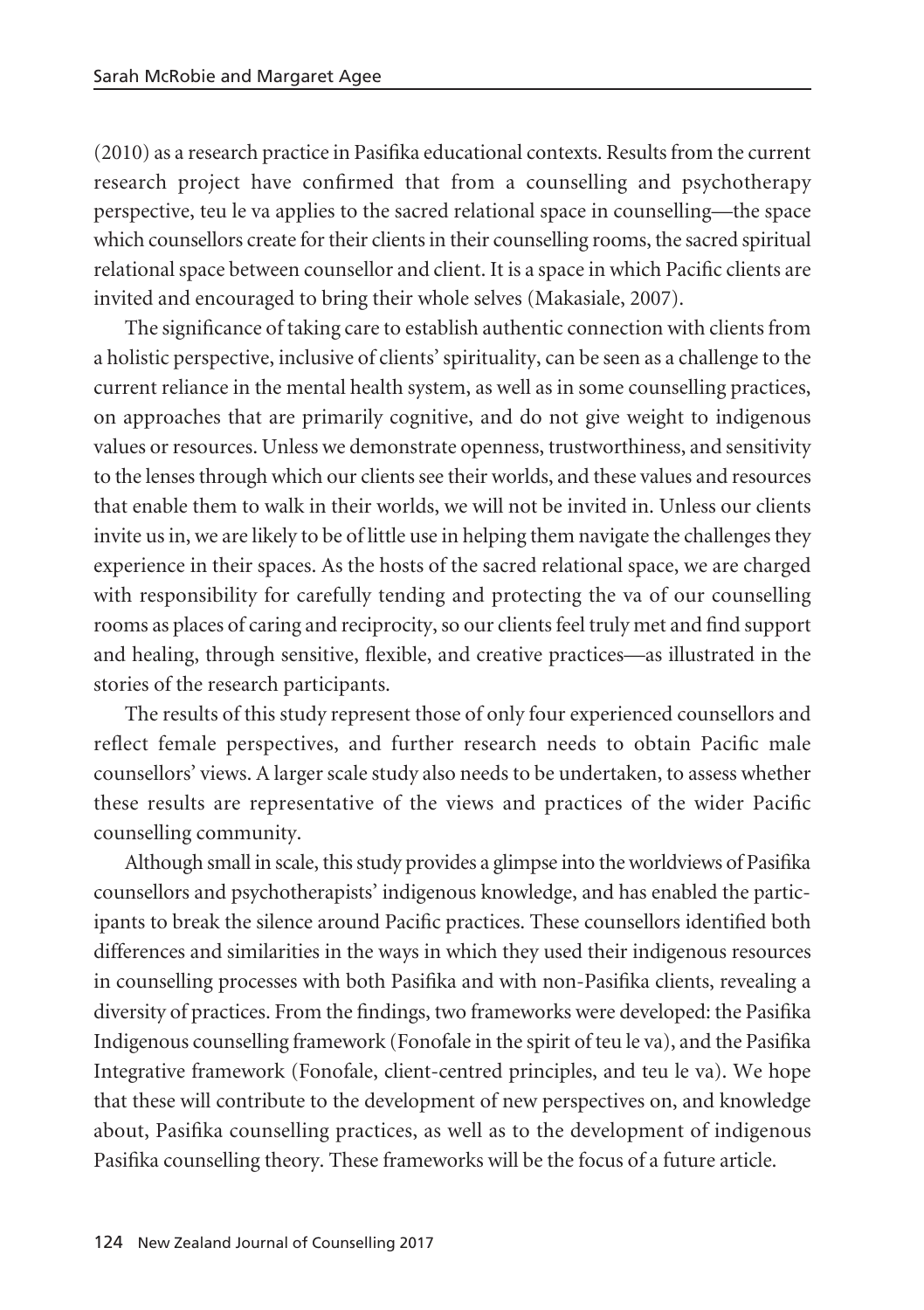#### Note

1. When the first person is used, this is Sarah's voice speaking as first author.

#### References

- Agee, M. N., McIntosh, T., Culbertson, P., & 'Ofa Makasiale, C. (Eds.). (2013). *Pacific identities and well-being: Cross-cultural perspectives*. New York, NY: Routledge.
- Anae, M. (1998). *Fofoa-i-vao-ese: The identity journeys of New Zealand-born Samoans.* Unpublished PhD thesis, The University of Auckland.
- Anae, M. (2010). *Research for better Pacific schooling in New Zealand: Teu Le Va—a Samoan perspective*. Retrieved from http://www.review.mai.ac.nz
- Aumua Mata'itusi Simanu, P. (2002). *O si Manu a Ali'i: A text for the advanced study of Samoan language and culture.* Honolulu, HI: University of Hawai'i Press.
- Berking, T., Fatialofa, C., Lupe, K., Skipps-Patterson, S., & Agee, M. N. (2007). Being *'Afakasi.* In P. Culbertson, M. N. Agee, & C. 'Ofa Makasiale (Eds.), *Penina uliuli: Contemporary challenges in mental health for Pacific peoples* (pp. 49–62). Honolulu, HI: University of Hawai'i Press.

Bohart, E. R., Watson, J. C., & Greenberg, L. S. (2011). Empathy. *Psychotherapy, 48*(1), 43–49.

- Charmaz, K. (2006). *Constructing grounded theory: A practical guide through qualitative analysis.* London, England: Sage.
- Corbin, J., & Strauss, A. (2008). *Basics of qualitative research: Techniques and procedures for developing grounded theory* (3rd ed.). Thousand Oaks, CA: Sage.
- Culbertson, P. (Ed.) (1997). *Counselling issues in South Pacific communities*. Auckland, New Zealand: Accent Publications for Snedden & Cervin.
- Culbertson, P., & Agee, M. (2007). "What's so identity about that word?" Pasifika men's experience of being 'afakasi*. New Zealand Journal of Counselling, 27*(2), 96–118.
- Culbertson, P., Agee, M. N., & 'Ofa Makasiale, C. (Eds.) (2007). *Penina uliuli: Contemporary challenges in mental health for Pacific peoples.* Honolulu, HI: University of Hawai'i Press.
- DeSouza, R. (2006). Sailing in a new direction: Multicultural mental health in New Zealand. *Australian e-Journal for the Advancement of Mental Health (AeJAMH), 5*(2), 1–11.
- Foliaki, S. A., Kokaua, J., Schaaf, D., & Tukuitonga, C. (2006). Pacific people. In M. A. Oakley-Browne, J. E. Wells, & K. M. Scott (Eds.), *Te rau hingengaro: The New Zealand Mental Health Survey* (pp. 178–208). Wellington, New Zealand: Ministry of Health.
- Glaser, B. G., & Strauss, A. L. (1967). *The discovery of grounded theory: Strategies for qualitative research.* New Brunswick, NJ: Aldine Transaction.
- Hau'ofa, E. (1993). Our sea of islands. In E. Waddell, V. Naidu, & E. Hau'ofa (Eds.), *A new Oceania: Rediscovering our sea of islands*(pp. 2–16). Suva, Fiji: University of the South Pacific Press.
- Helu-Thaman, K. H. (1997). *Kakala: A Pacific concept of teaching and learning.* Keynote address, Australian College of Education National Conference, Cairns, Australia.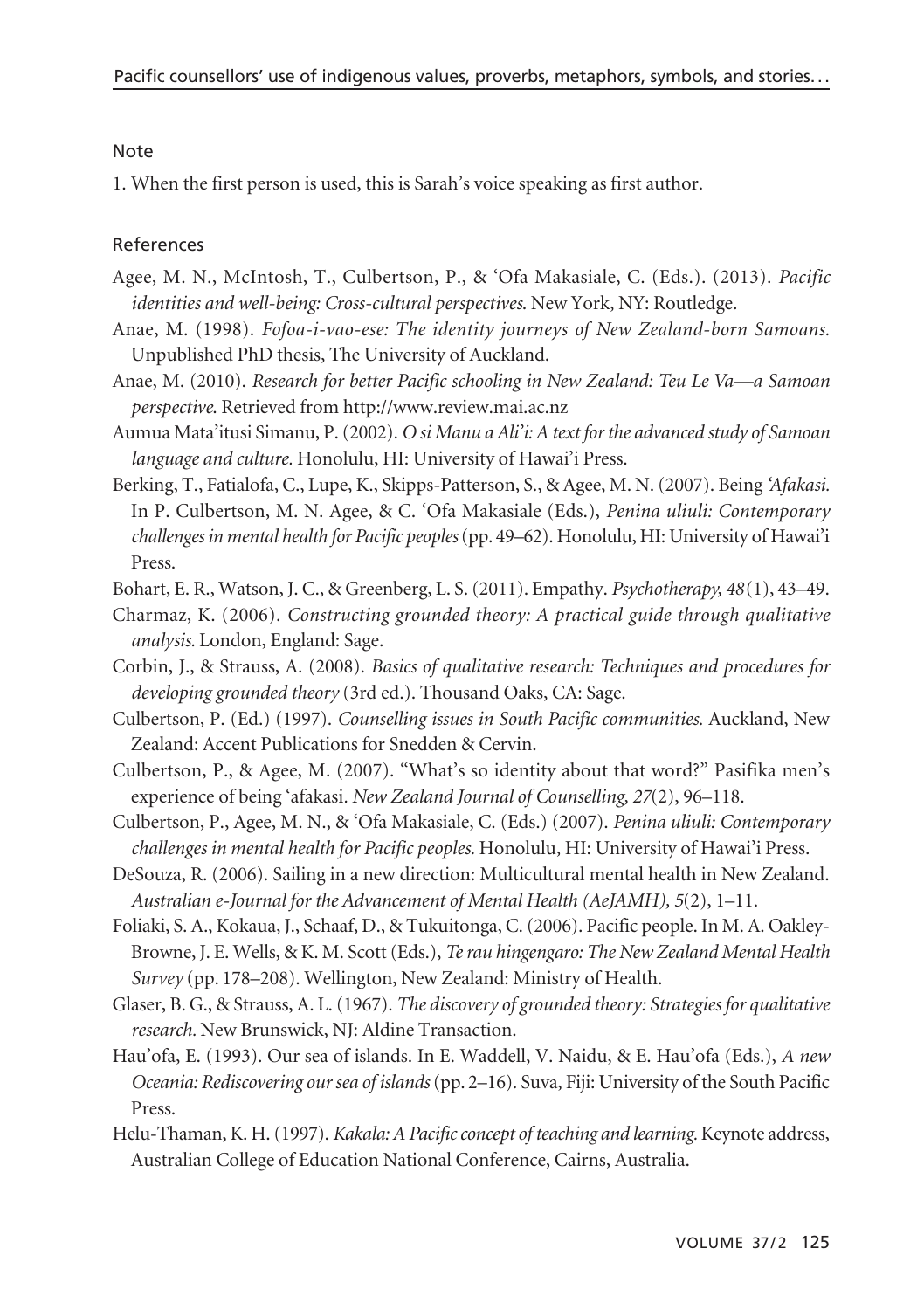Huffer, E., & So'o, A. (2000). *Governance in Samoa.* Canberra, Australia: Asia Pacific Press.

- Huntsman, J., & Hooper, A. (1996). *Tokelau: A historical ethnography*. Auckland, New Zealand: Auckland University Press.
- Lewin, R. (1996). *Compassion: The core value that animates psychotherapy*. North Bergen, NJ: Book Mart Press.
- Ma'ia'i, S. (2010). *Tusi upu Samoa: The Samoan dictionary of Papaali'i Dr Semisi Ma'ia'i*. Auckland, New Zealand: Island Press.
- Makasiale, C. 'O. (2007). The use of symbol and metaphor in Pacific counseling. In P. Culbertson, M. N. Agee, & C. 'Ofa Makasiale (Eds.), *Penina uliuli: Contemporary challenges in mental health for Pacific peoples* (pp. 109–121). Honolulu: University of Hawai'i Press.
- Makasiale, C. 'O., Patterson, S., Silipa, N., Tupou, F., Agee, M. N., & Culbertson, P. (2007). Voicing the unspoken: Breaking through the barriers of mainstream institutionalised deafness to Pacific therapeutic practices. In *Claiming spaces: Proceedings of the 2007 National Maori and Pacific psychologies symposium, 23–24 November, 2007* (pp. 29–35). Maori and Psychology Research Unit, University of Waikato, New Zealand.
- Manuela, S., & Sibley, C. G. (2015). The Pacific Identity and Wellbeing Scale—Revised: Comparisons across Pacific groups. *New Zealand Journal of Psychology, 44* (1), 60–72.
- Mila-Schaaf, K. (2006). Va-centred social work: Possibilities for a Pacific approach to social work practice. *Tu Mau II, Social Work Review, 18*(Autumn), 8–13.
- Ministry of Health. (2014). *'Ala Mo'ui: Pathways to Pacific health and wellbeing 2014–2018.* Wellington, New Zealand: Author.
- Penny, R., Epston, D., & Agee, M. (2008). A history of Marriage Guidance in New Zealand: A personal reflection. *New Zealand Journal of Counselling, 28*(2), 1–9.
- Pulotu-Endemann, K. (2001). *Fonofale model of health.* Retrieved from http://www.hauora. co.nz/resources/Fonofalemodelexplanation.pdf
- Regmi, K., & Kottler, J. A. (2009). An epistemologist learns grounded theory. In V. Minichiello & J. A. Kottler (Eds.), *Qualitative journeys: Student and mentor experiences with research* (pp. 71–87). Los Angeles, CA: Sage.
- Rogers, C. R. (1995). *On becoming a person: A therapist's view of psychotherapy*. New York, NY: Houghton Mifflin.
- Samu, K. S. (2003). *Social correlates of suicide among Samoan youth.* Unpublished master's thesis, The University of Auckland.
- Samu, T. W. (2010). Pacific education: An oceanic perspective. *Mai Review, 1*, 1–14.
- Sinisa, V. (2013). *The reflections by Tongan parents or caregivers on various factors that may have contributed to the suicide of their child.* Unpublished master's research portfolio, The University of Auckland.
- Smith, L. T. (1999). *Decolonising methodologies.* London, England: Zed Books.
- Spoonley, P. (2001). Transnational Pacific communities: Transforming the politics of place and identity. In C. Macpherson, P. Spoonley, & M. Anae (Eds.), *Tangata o te moana nui: The evolving identities of Pacific peoples in Aotearoa/New Zealand*. Palmerston North, New Zealand: Dunmore.